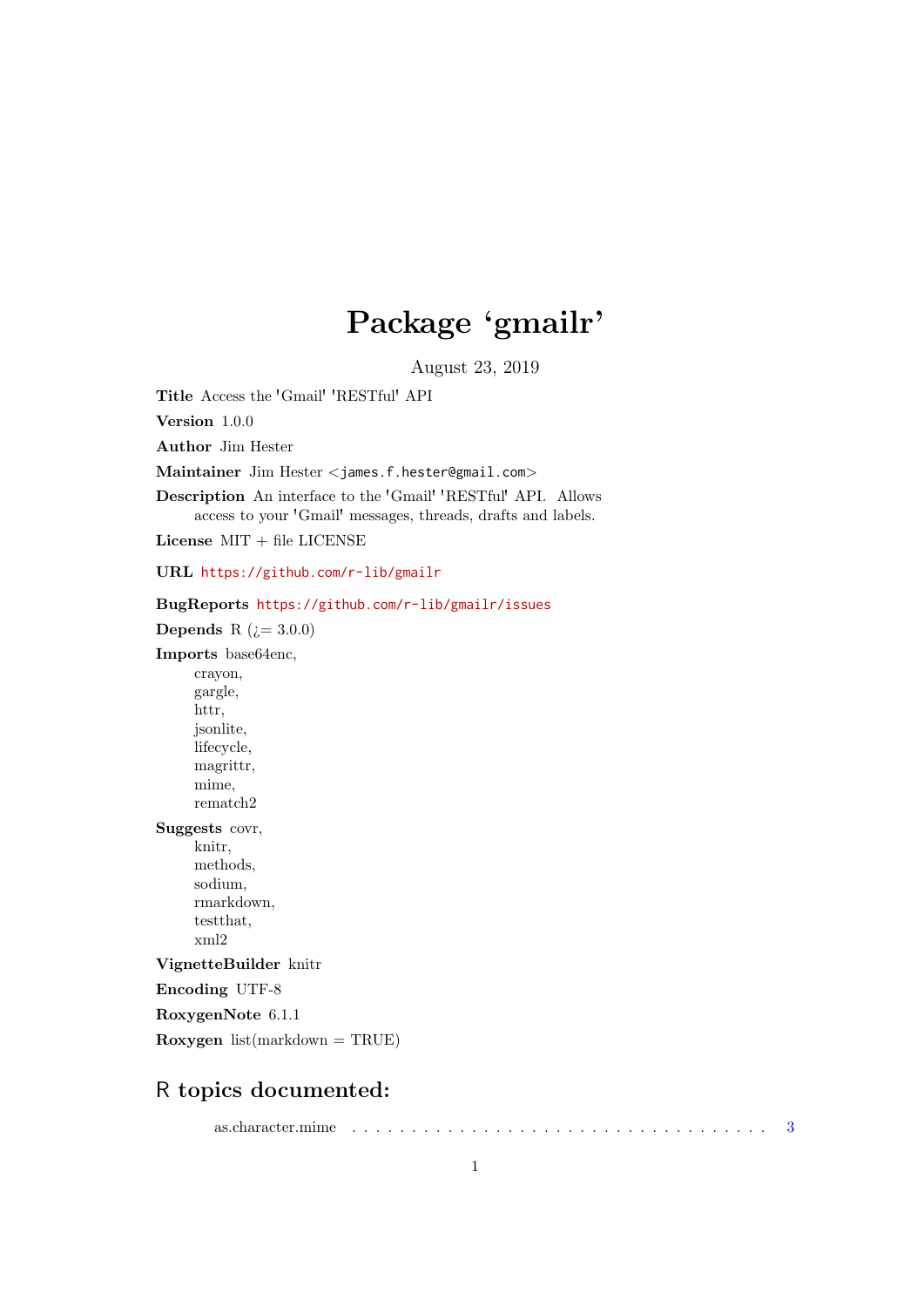|                                                                                                                 | 3              |
|-----------------------------------------------------------------------------------------------------------------|----------------|
|                                                                                                                 | 3              |
|                                                                                                                 | $\overline{4}$ |
|                                                                                                                 | $\overline{5}$ |
|                                                                                                                 | 6              |
|                                                                                                                 | 7              |
|                                                                                                                 | 7              |
|                                                                                                                 | 8              |
|                                                                                                                 | 8              |
|                                                                                                                 | 9              |
|                                                                                                                 | 10             |
|                                                                                                                 | 10             |
|                                                                                                                 | 11             |
|                                                                                                                 | 12             |
|                                                                                                                 | 12             |
|                                                                                                                 |                |
|                                                                                                                 | 13<br>13       |
|                                                                                                                 |                |
|                                                                                                                 | 14             |
|                                                                                                                 | 15             |
|                                                                                                                 | 16             |
|                                                                                                                 | 16             |
|                                                                                                                 | 17             |
|                                                                                                                 | 17             |
|                                                                                                                 | 18             |
|                                                                                                                 | 19             |
|                                                                                                                 | 20             |
|                                                                                                                 | 21             |
|                                                                                                                 | 22             |
|                                                                                                                 | 22             |
|                                                                                                                 | 23             |
|                                                                                                                 | 24             |
|                                                                                                                 | 26             |
| gm_send_message                                                                                                 | 26             |
|                                                                                                                 | 27             |
|                                                                                                                 | 28             |
|                                                                                                                 | 29             |
|                                                                                                                 | 29             |
|                                                                                                                 | 30             |
| gm_trash_thread                                                                                                 | 30             |
| gm_untrash_message $\ldots \ldots \ldots \ldots \ldots \ldots \ldots \ldots \ldots \ldots \ldots \ldots \ldots$ | 31             |
|                                                                                                                 | 32             |
| gm_update_label                                                                                                 | 32             |
|                                                                                                                 | 33             |
|                                                                                                                 |                |

Index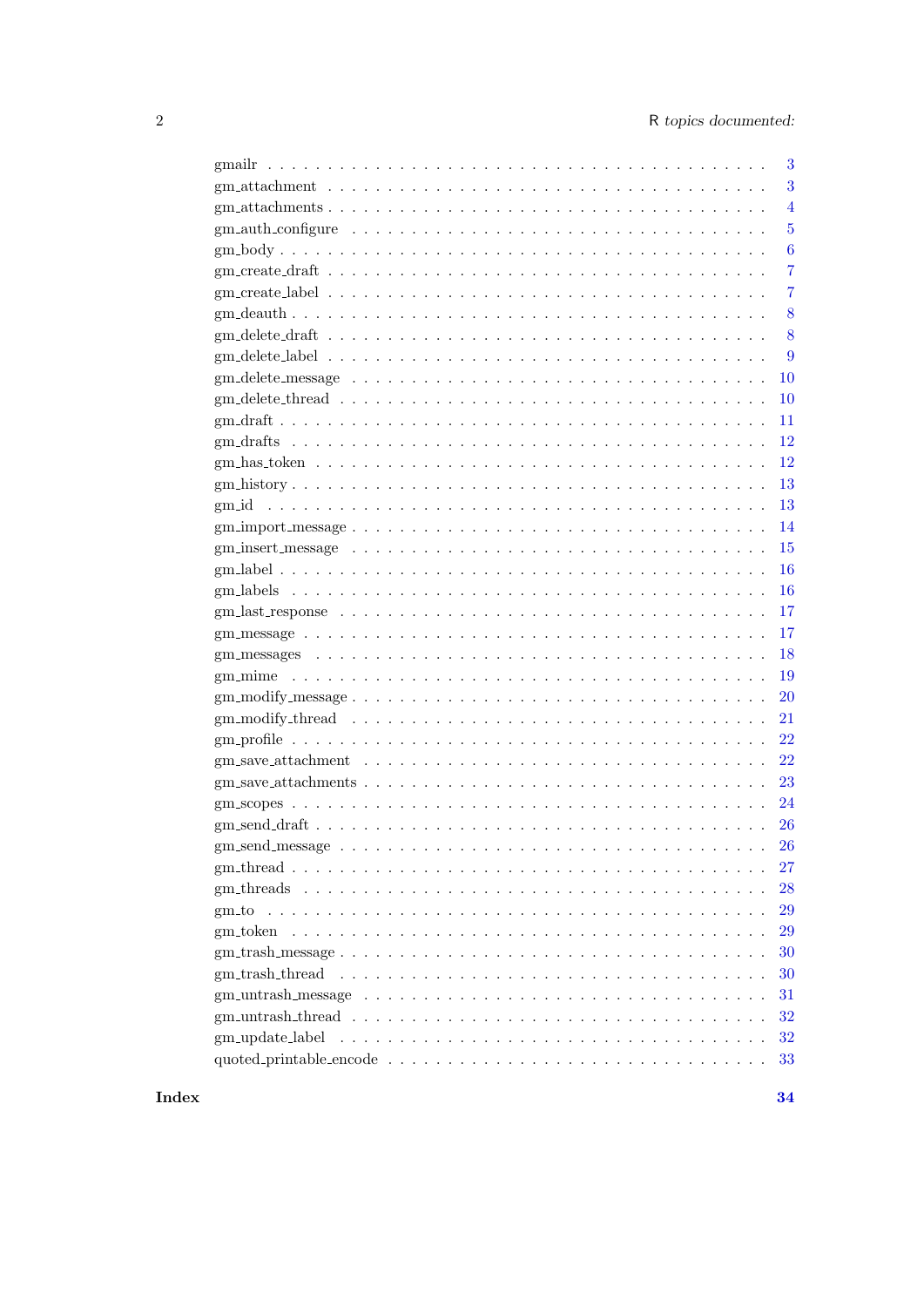<span id="page-2-0"></span>as.character.mime Convert a mime object to character representation

#### Description

This function converts a mime object into a character vector

# Usage

```
## S3 method for class 'mime'
as.character(x, newline = "\r\n", ...)
```
## Arguments

| x        | object to convert                 |
|----------|-----------------------------------|
| newline  | value to use as newline character |
| $\cdots$ | further arguments ignored         |

| gmai |  |
|------|--|

gmailr makes gmail access easy.

#### Description

gmailr provides an interface to the gmail api <https://developers.google.com/gmail/api/>

<span id="page-2-1"></span>gm\_attachment Retrieve an attachment to a message

## Description

This is a low level function to retrieve an attachment to a message by id of the attachment and message. Most users are better off using  $gm\_save\_attachments()$  $gm\_save\_attachments()$  to automatically save all the attachments in a given message.

# Usage

gm\_attachment(id, message\_id, user\_id = "me")

| id         | id of the attachment                                                                |
|------------|-------------------------------------------------------------------------------------|
| message_id | id of the parent message                                                            |
| user_id    | gmail user id to access, special value of 'me' indicates the authenticated<br>user. |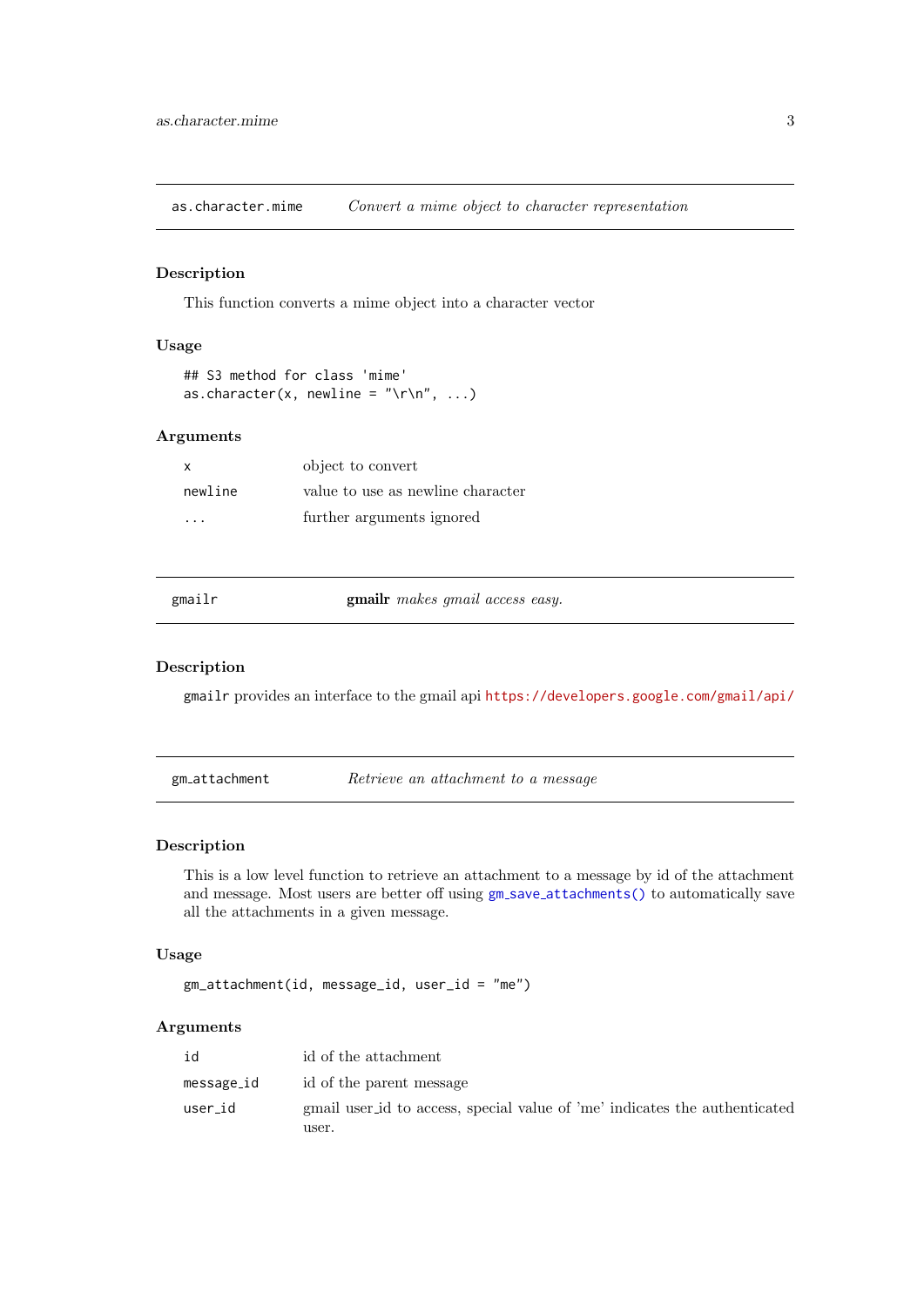# References

[https://developers.google.com/gmail/api/v1/reference/users/messages/attachments/](https://developers.google.com/gmail/api/v1/reference/users/messages/attachments/get) [get](https://developers.google.com/gmail/api/v1/reference/users/messages/attachments/get)

# See Also

Other [message](#page-14-1): gm\_delete\_message, gm\_import\_message, gm\_insert\_message, gm\_[messages](#page-17-1), gm\_[message](#page-25-1), gm\_modify\_message, gm\_save\_[attachments](#page-22-1), gm\_save\_[attachment](#page-21-1), gm\_send\_message, gm\_trash\_[message](#page-29-1), gm\_[untrash](#page-30-1)\_message

# Examples

```
## Not run:
my_attachment = attachment('a32e324b', '12345')
# save attachment to a file
gm_save_attachment(my_attachment, 'photo.jpg')
```
## End(Not run)

gm attachments Retrieve information about attachments

# Description

Retrieve information about attachments

#### Usage

```
gm_attachments(x, ...)
```
## Arguments

|          | An object from which to retrieve the attachment information |
|----------|-------------------------------------------------------------|
| $\cdots$ | other parameters passed to methods                          |

# Value

A data.frame with the filename, type, size and id of each attachment in the message.

<span id="page-3-0"></span>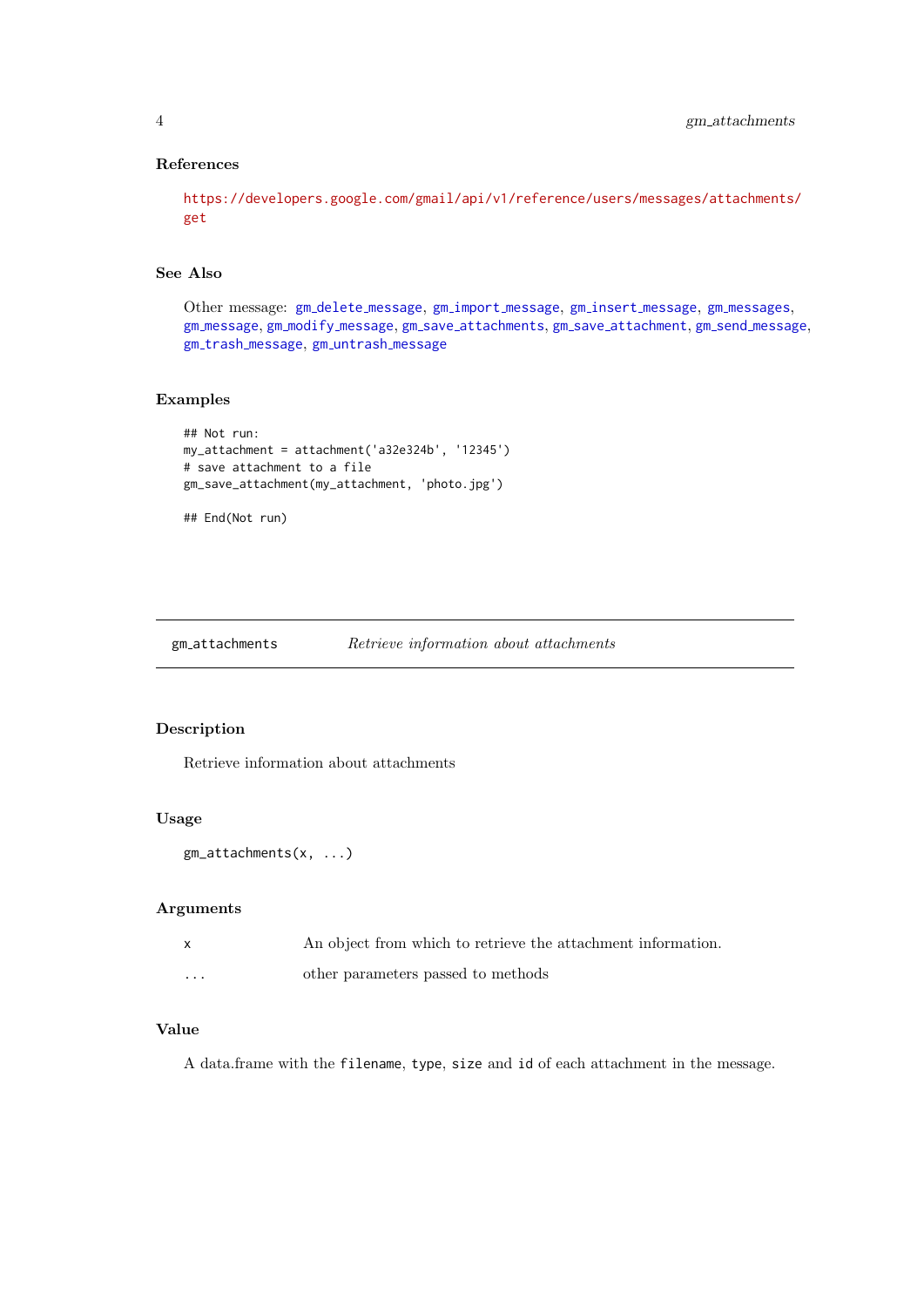<span id="page-4-1"></span><span id="page-4-0"></span> $gm$ -auth\_configure  $Edit \; author\; configuration$ 

#### Description

These functions give more control over and visibility into the auth configuration than gm [auth\(\)](#page-23-1) does. gm auth configure() lets the user specify their own:

 OAuth app, which is used when obtaining a user token. See the vignette [How to](https://gargle.r-lib.org/articles/get-api-credentials.html) [get your own API credentials](https://gargle.r-lib.org/articles/get-api-credentials.html) for more. If the user does not configure these settings, internal defaults are used. gm\_oauth\_app() retrieves the currently configured OAuth app.

#### Usage

```
gm_auth_configure(key = "", secret = "",
  path = Sys.getenv("GMAILR_APP"), appname = "gmailr", ...,
  app = \text{http::oauth\_app(appname, key, secret, ...)}
```
gm\_oauth\_app()

## Arguments

| key     | consumer key, also sometimes called the client ID                                                                                                                                                                            |
|---------|------------------------------------------------------------------------------------------------------------------------------------------------------------------------------------------------------------------------------|
| secret  | consumer secret, also sometimes called the client secret.                                                                                                                                                                    |
| path    | JSON downloaded from Google Cloud Platform Console, containing a<br>client id (aka key) and secret, in one of the forms supported for the txt ar-<br>gument of jsonlite::fromJSON() (typically, a file path or JSON string). |
| appname | name of the application. This is not used for OAuth, but is used to make<br>it easier to identify different applications.                                                                                                    |
| $\cdot$ | Additional arguments passed to httr::oauth_app()                                                                                                                                                                             |
| app     | OAuth app, in the sense of $http://auth_app()$ .                                                                                                                                                                             |

#### Value

- gm auth configure(): An object of R6 class [gargle::AuthState,](#page-0-0) invisibly.
- gm oauth app(): the current user-configured [httr::oauth](#page-0-0) app().

## See Also

Other auth functions: gm\_[deauth](#page-7-1), gm\_[scopes](#page-23-2)

## Examples

```
## Not run:
# see the current user-configured OAuth app (probaby `NULL`)
gm_oauth_app()
if (require(httr)) {
```
# store current state, so we can restore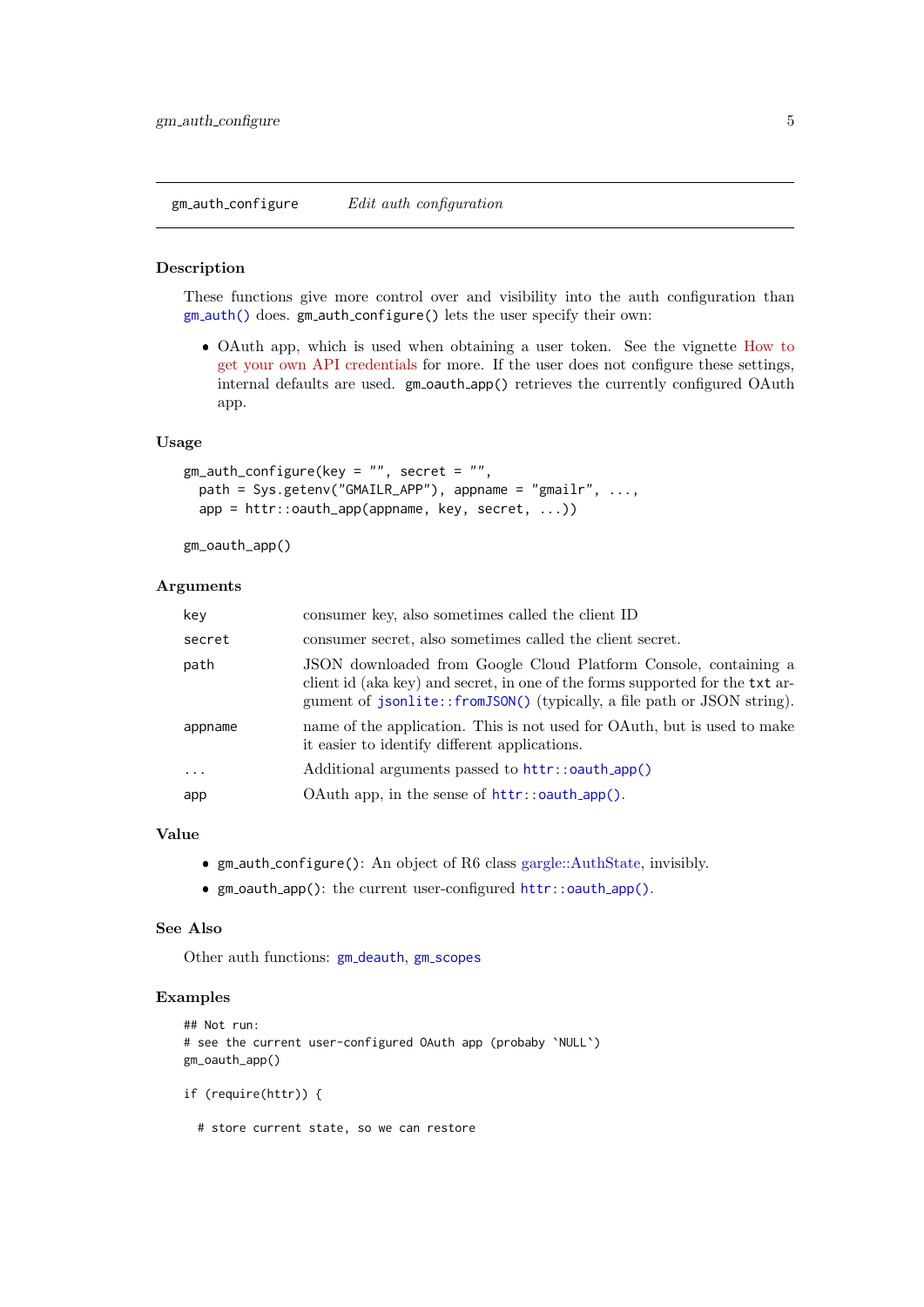```
original_app <- gm_oauth_app()
  # bring your own app via client id (aka key) and secret
  google_app <- httr::oauth_app(
    "my-awesome-google-api-wrapping-package",
    key = "123456789.apps.googleusercontent.com",
   secret = "abcdefghijklmnopqrstuvwxyz"
  \lambdagm_auth_configure(app = google_app)
  # confirm current app
  gm_oauth_app()
  # restore original state
  gm_auth_configure(app = original_app)
  gm_oauth_app()
}
# bring your own app via JSON downloaded from Google Developers Console
gm_auth_configure(
 path = "/path/to/the/JSON/you/downloaded/from/google/dev/console.json"
\lambda## End(Not run)
```
gm body Get the body text of a message or draft

## Description

Get the body text of a message or draft

#### Usage

 $gm\_body(x, \ldots)$ 

#### Arguments

| X        | the object from which to retrieve the body |
|----------|--------------------------------------------|
| $\cdots$ | other parameters passed to methods         |

#### Examples

```
## Not run:
gm_body(my_message)
gm_body(my_draft)
```
<span id="page-5-0"></span>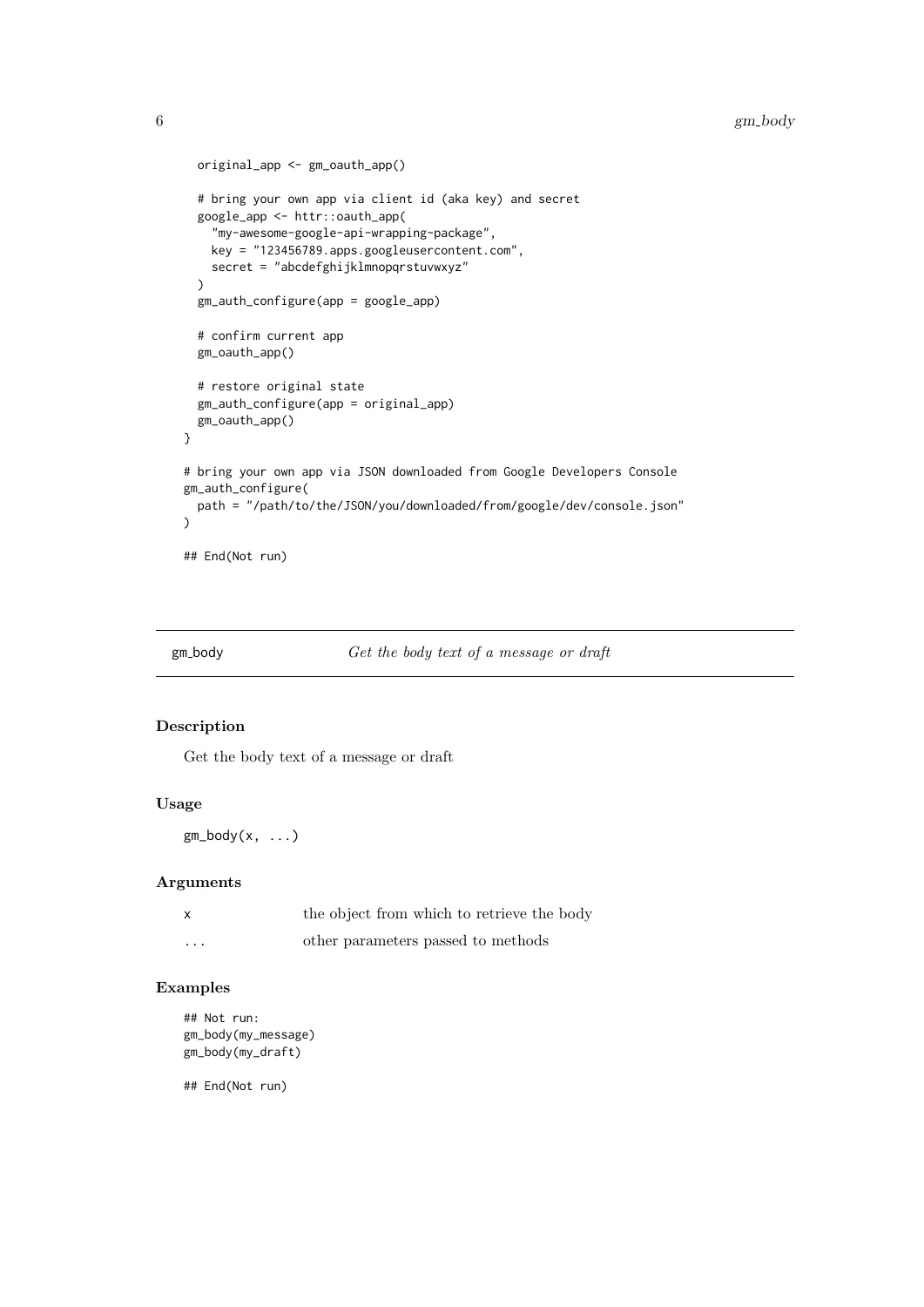<span id="page-6-0"></span>gm create draft Create a draft from a mime message

# Description

Create a draft from a mime message

# Usage

```
gm_create_draft(mail, user_id = "me")
```
#### Arguments

| mail    | mime mail message created by mime                                          |
|---------|----------------------------------------------------------------------------|
| user_id | gmail user id to access, special value of 'me' indicates the authenticated |
|         | user.                                                                      |

# References

<https://developers.google.com/gmail/api/v1/reference/users/drafts/create>

# Examples

```
## Not run:
gm_create_draft(gm_mime(From="you@me.com", To="any@one.com",
                          Subject="hello", "how are you doing?"))
```
## End(Not run)

<span id="page-6-1"></span>gm create label Create a new label

## Description

Function to create a label.

#### Usage

```
gm_create_label(name, label_list_visibility = c("show", "hide",
  "show_unread"), message_list_visibility = c("show", "hide"),
 user_id = "me")
```

| name                    | name to give to the new label                                                                 |
|-------------------------|-----------------------------------------------------------------------------------------------|
| label_list_visibility   |                                                                                               |
|                         | The visibility of the label in the label list in the Gmail web interface.                     |
| message_list_visibility |                                                                                               |
|                         | The visibility of messages with this label in the message list in the Gmail<br>web interface. |
| user_id                 | gmail user id to access, special value of 'me' indicates the authenticated<br>user.           |
|                         |                                                                                               |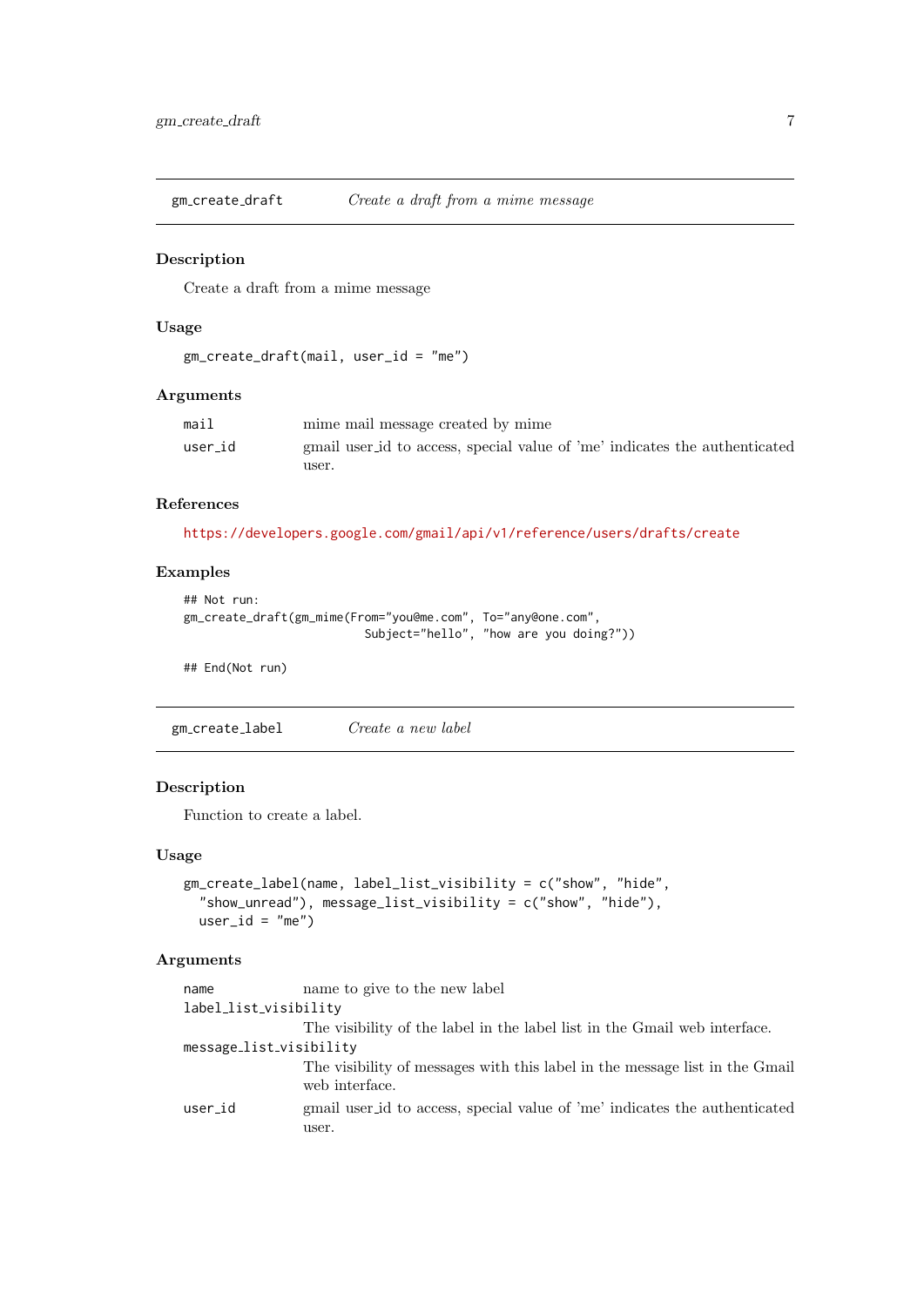#### References

<https://developers.google.com/gmail/api/v1/reference/users/labels/create>

#### See Also

Other label: gm\_[delete](#page-8-1)\_label, gm\_[labels](#page-15-1), gm\_[label](#page-15-2), gm\_[update](#page-31-1)\_label

<span id="page-7-1"></span>gm\_deauth Clear current token

## Description

Clears any currently stored token. The next time gmailr needs a token, the token acquisition process starts over, with a fresh call to gm\_[auth\(\)](#page-23-1) and, therefore, internally, a call to [gargle::token](#page-0-0) fetch(). Unlike some other packages that use gargle, gmailr is not usable in a de-authorized state. Therefore, calling gm deauth() only clears the token, i.e. it does NOT imply that subsequent requests are made with an API key in lieu of a token.

## Usage

gm\_deauth()

## See Also

Other auth functions: gm\_auth\_[configure](#page-4-1), gm\_[scopes](#page-23-2)

## Examples

## Not run: gm\_deauth()

## End(Not run)

<span id="page-7-2"></span>gm delete draft Permanently delete a single draft

#### Description

Function to delete a given draft by id. This cannot be undone!

#### Usage

```
gm_delete_draft(id, user_id = "me")
```

|         | message id to access                                                                |
|---------|-------------------------------------------------------------------------------------|
| user_id | gmail user id to access, special value of 'me' indicates the authenticated<br>user. |
|         |                                                                                     |

<span id="page-7-0"></span>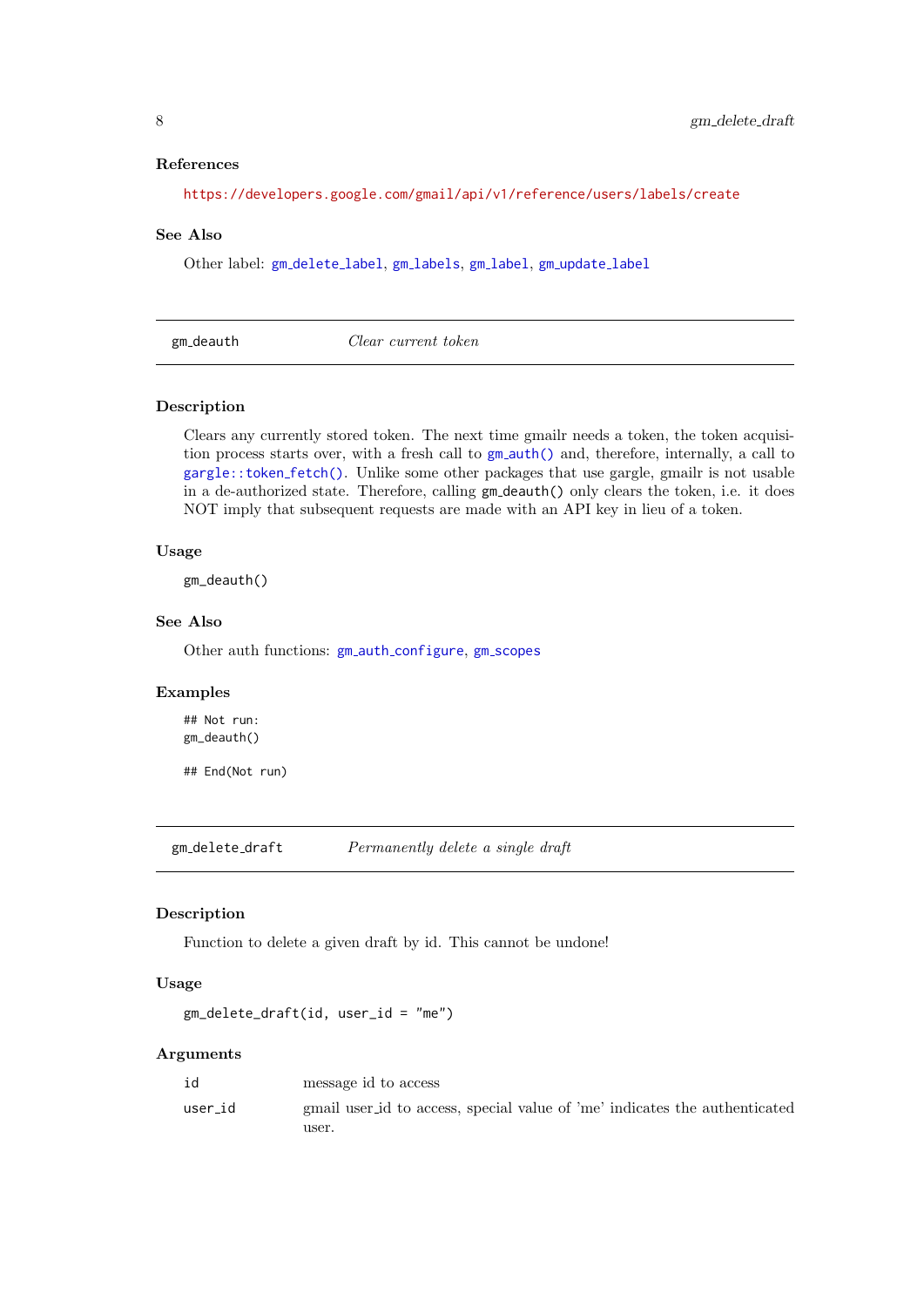#### <span id="page-8-0"></span>gm delete label 9

# References

<https://developers.google.com/gmail/api/v1/reference/users/drafts/delete>

# See Also

Other draft: gm\_[drafts](#page-11-1), gm\_[draft](#page-25-2), gm\_send\_draft

# Examples

```
## Not run:
delete_draft('12345')
```
## End(Not run)

<span id="page-8-1"></span>gm delete label Permanently delete a label

# Description

Function to delete a label by id. This cannot be undone!

## Usage

```
gm_delete_label(id, user_id = "me")
```
# Arguments

| id      | label id to retrieve                                                       |
|---------|----------------------------------------------------------------------------|
| user_id | gmail user id to access, special value of 'me' indicates the authenticated |
|         | user.                                                                      |

## References

<https://developers.google.com/gmail/api/v1/reference/users/labels/delete>

# See Also

Other label: gm\_[create](#page-6-1)\_label, gm\_[labels](#page-15-1), gm\_[label](#page-15-2), gm\_[update](#page-31-1)\_label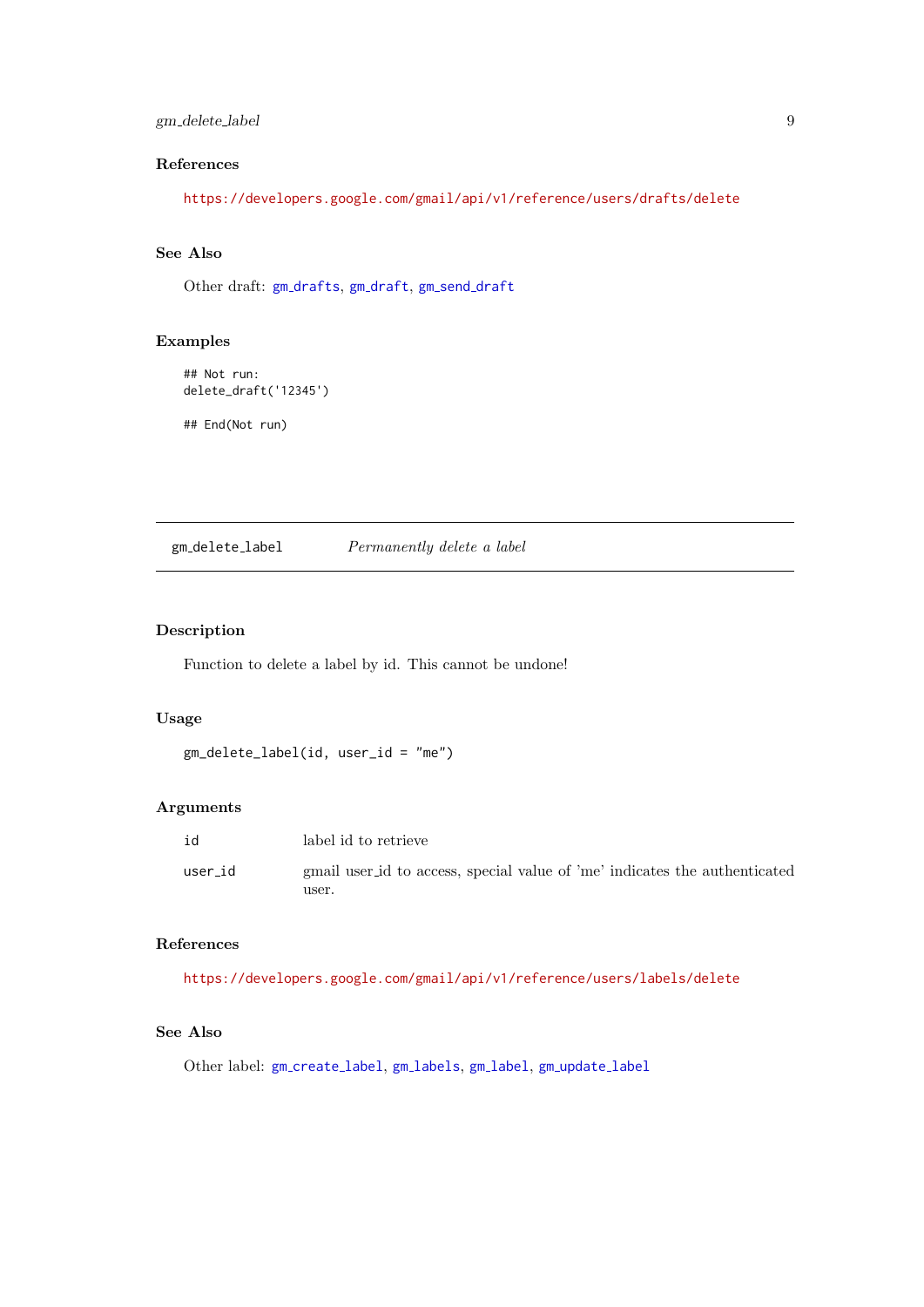<span id="page-9-1"></span><span id="page-9-0"></span>gm delete message Permanently delete a single message

## Description

Function to delete a given message by id. This cannot be undone!

## Usage

```
gm_delete_message(id, user_id = "me")
```
## Arguments

|         | message id to access                                                       |
|---------|----------------------------------------------------------------------------|
| user_id | gmail user id to access, special value of 'me' indicates the authenticated |
|         | user.                                                                      |

## References

<https://developers.google.com/gmail/api/v1/reference/users/messages/delete>

# See Also

Other message: gm [attachment](#page-2-1), gm import [message](#page-13-1), gm insert [message](#page-14-1), gm [messages](#page-17-1), gm [message](#page-16-1), gm modify [message](#page-19-1), gm save [attachments](#page-22-1), gm save [attachment](#page-21-1), gm send [message](#page-25-1), gm trash [message](#page-29-1), gm [untrash](#page-30-1) message

# Examples

```
## Not run:
gm_delete_message('12345')
```
## End(Not run)

<span id="page-9-2"></span>gm\_delete\_thread Permanently delete a single thread.

## Description

Function to delete a given thread by id. This cannot be undone!

# Usage

```
gm_delete_thread(id, user_id = "me")
```

| id      | thread id to access                                                                 |
|---------|-------------------------------------------------------------------------------------|
| user_id | gmail user id to access, special value of 'me' indicates the authenticated<br>user. |
|         |                                                                                     |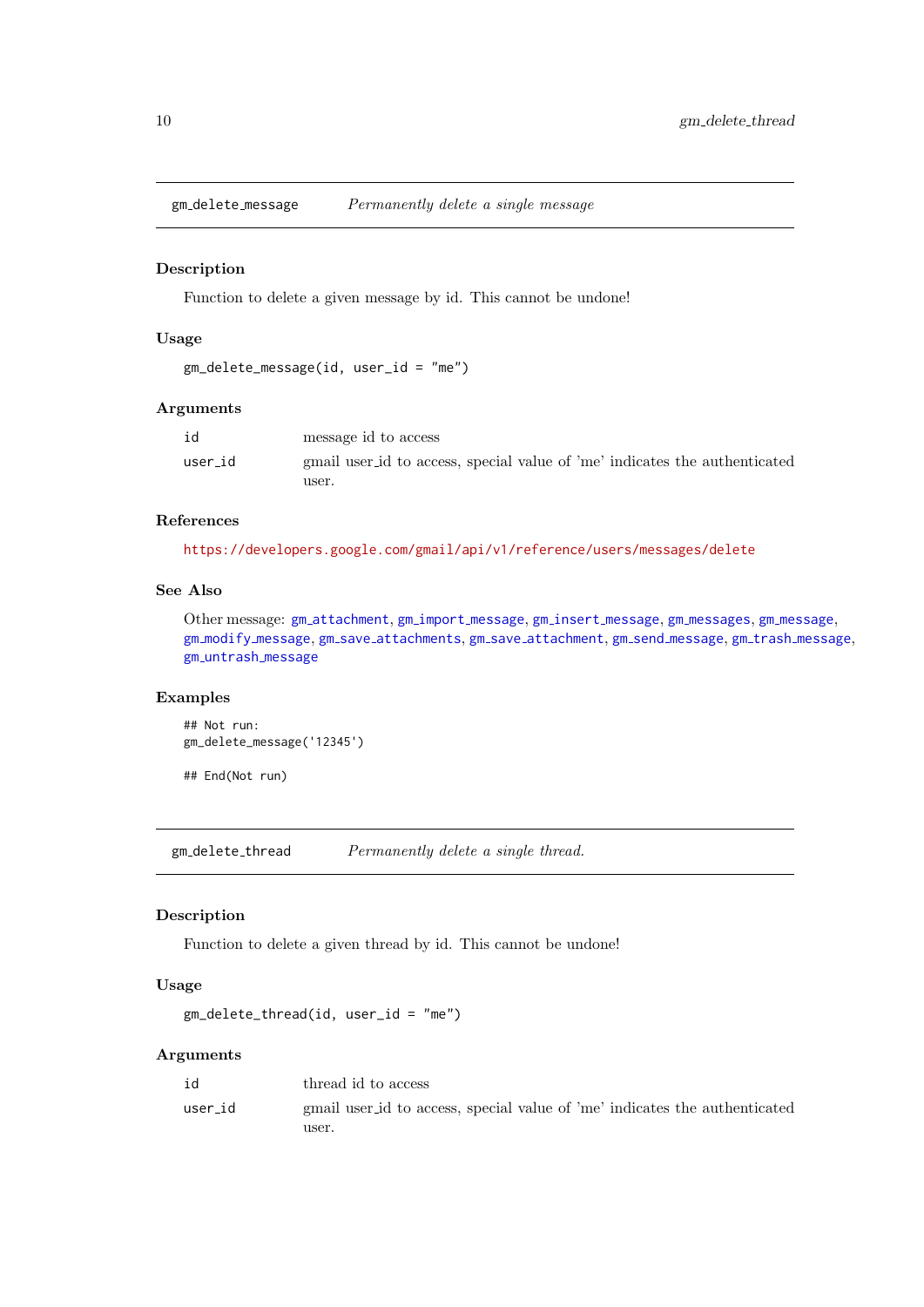#### <span id="page-10-0"></span> $g$ m draft 11

# References

<https://developers.google.com/gmail/api/v1/reference/users/threads/delete>

# See Also

Other thread: gm\_[modify](#page-20-1)\_thread, gm\_[threads](#page-27-1), gm\_[thread](#page-29-2), gm\_trash\_thread, gm\_[untrash](#page-31-2)\_thread

# Examples

```
## Not run:
delete_thread(12345)
```
## End(Not run)

<span id="page-10-1"></span> $g$ m\_draft  $G$ et a single draft

# Description

Function to retrieve a given draft by ¡-

# Usage

```
gm_draft(id, user_id = "me", format = c("full", "minimal", "raw"))
```
# Arguments

| id      | draft id to access                                                                  |
|---------|-------------------------------------------------------------------------------------|
| user_id | gmail user id to access, special value of 'me' indicates the authenticated<br>user. |
| format  | format of the draft returned                                                        |

# References

<https://developers.google.com/gmail/api/v1/reference/users/drafts/get>

# See Also

Other draft: gm\_[delete](#page-7-2)\_draft, gm\_[drafts](#page-11-1), gm\_send\_[draft](#page-25-2)

# Examples

```
## Not run:
my_draft = gm_draft('12345')
```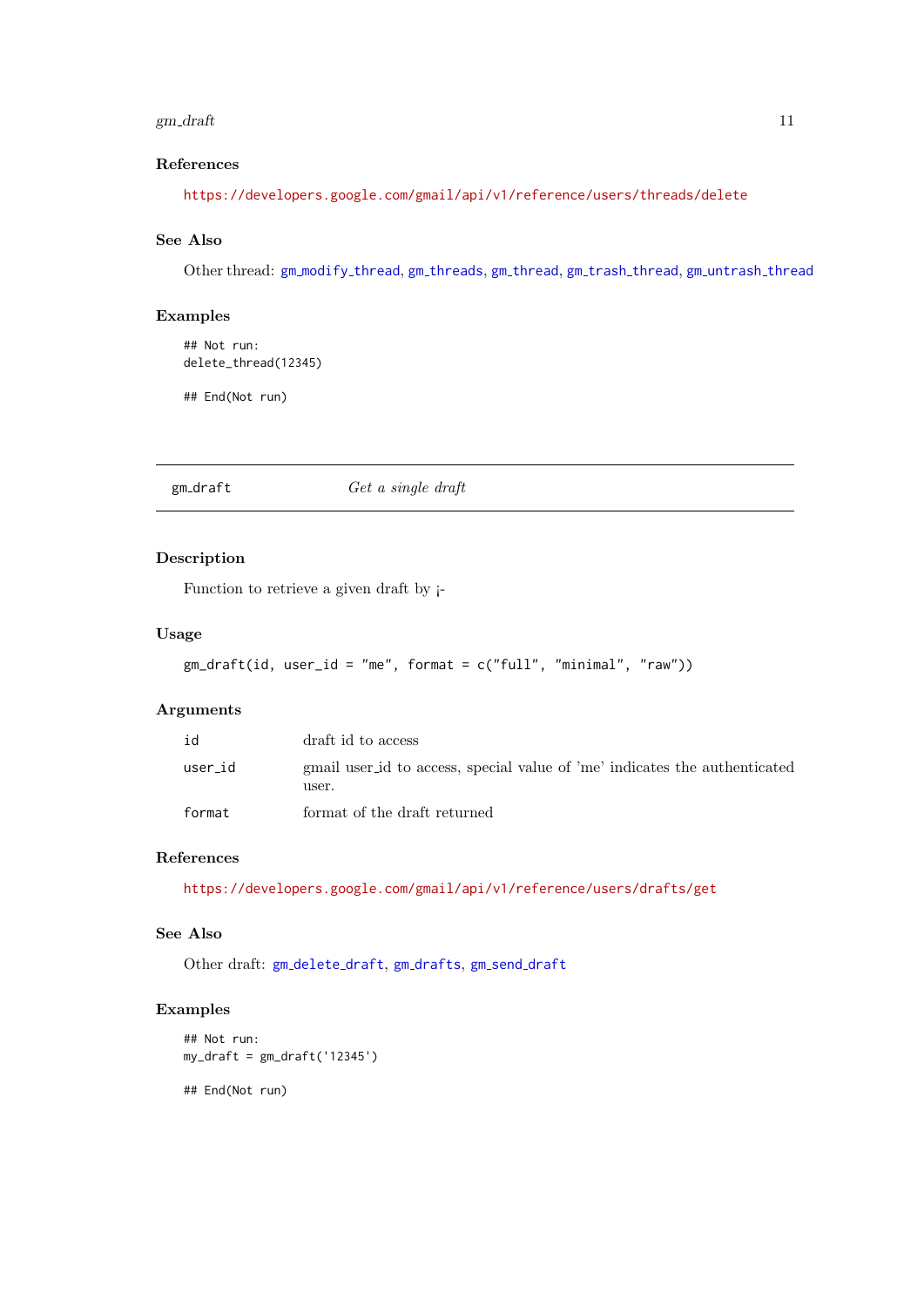<span id="page-11-1"></span><span id="page-11-0"></span>

Get a list of drafts possibly matching a given query string.

# Usage

```
gm_drafts(num_results = NULL, page_token = NULL, user_id = "me")
```
#### Arguments

| num_results | the number of results to return.                                           |
|-------------|----------------------------------------------------------------------------|
| page_token  | retrieve a specific page of results                                        |
| user_id     | gmail user id to access, special value of 'me' indicates the authenticated |
|             | user.                                                                      |

## References

<https://developers.google.com/gmail/api/v1/reference/users/drafts/list>

## See Also

Other draft: gm\_[delete](#page-7-2)\_[draft](#page-25-2), gm\_draft, gm\_send\_draft

# Examples

```
## Not run:
my_drafts = gm_drafts()
first_10_drafts = gm_drafts(10)
## End(Not run)
```
 $g$ m\_has\_token Is there a token on hand?

# Description

Reports whether gmailr has stored a token, ready for use in downstream requests.

# Usage

gm\_has\_token()

# Value

Logical.

## Examples

gm\_has\_token()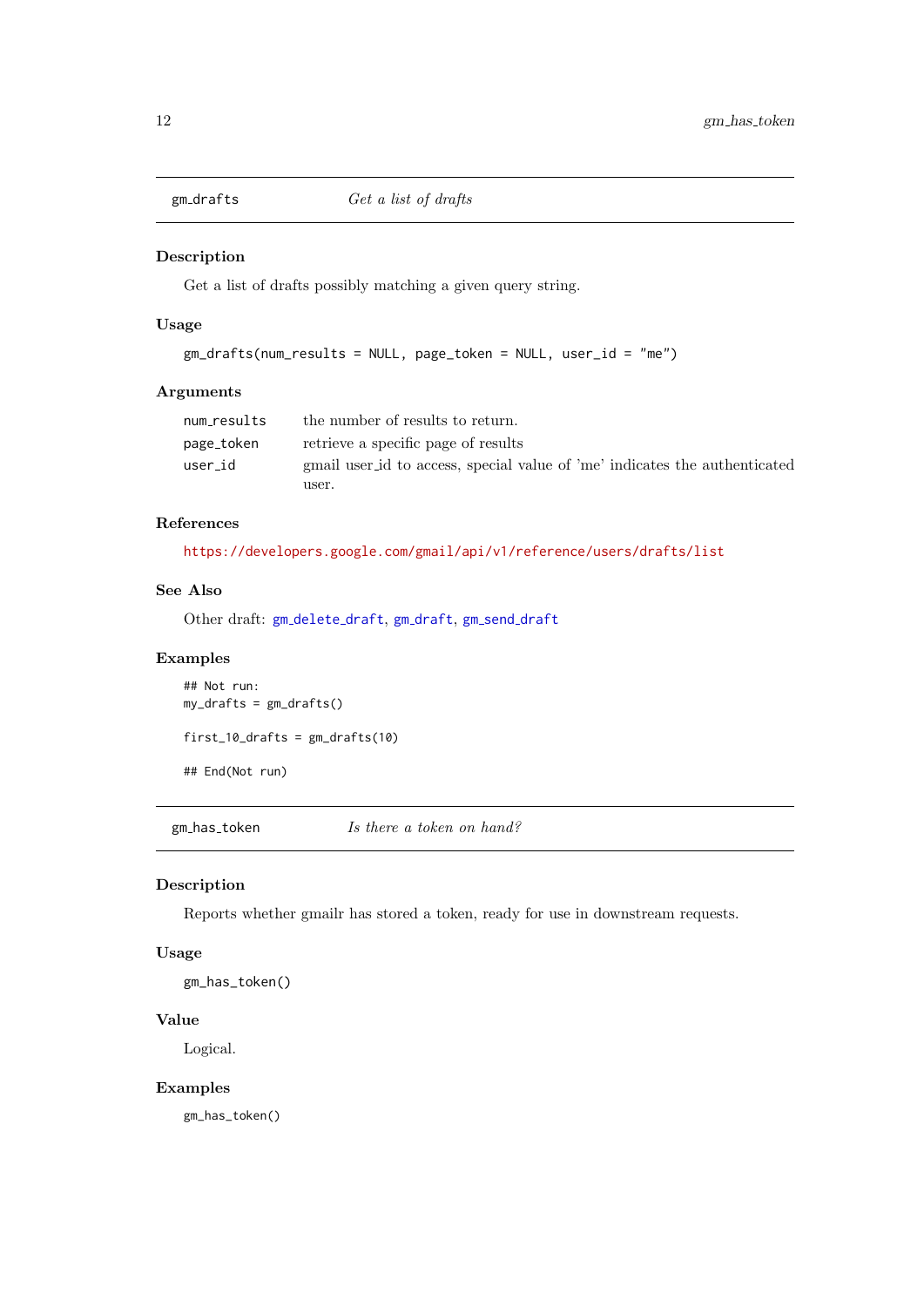<span id="page-12-0"></span>

Retrieves the history results in chronological order

# Usage

```
gm_history(start_history_id = NULL, num_results = NULL,
 label_id = NULL, page_token = NULL, user_id = "me")
```
# Arguments

| start_history_id |                                                                                                                    |
|------------------|--------------------------------------------------------------------------------------------------------------------|
|                  | the point to start the history. The historyId can be obtained from a<br>message, thread or previous list response. |
| num_results      | the number of results to return, max per page is 100                                                               |
| label_id         | filter history only for this label                                                                                 |
| page_token       | retrieve a specific page of results                                                                                |
| user_id          | gmail user id to access, special value of 'me' indicates the authenticated<br>user.                                |

# References

<https://developers.google.com/gmail/api/v1/reference/users/history/list>

# Examples

```
## Not run:
my_history = history("10")
```
## End(Not run)

gm\_id Get the id of a gmailr object

# Description

Get the id of a gmailr object

## Usage

```
gm_id(x, \ldots)## S3 method for class 'gmail_messages'
gm_id(x, what = c("message_id", "thread_id"),
  ...)
```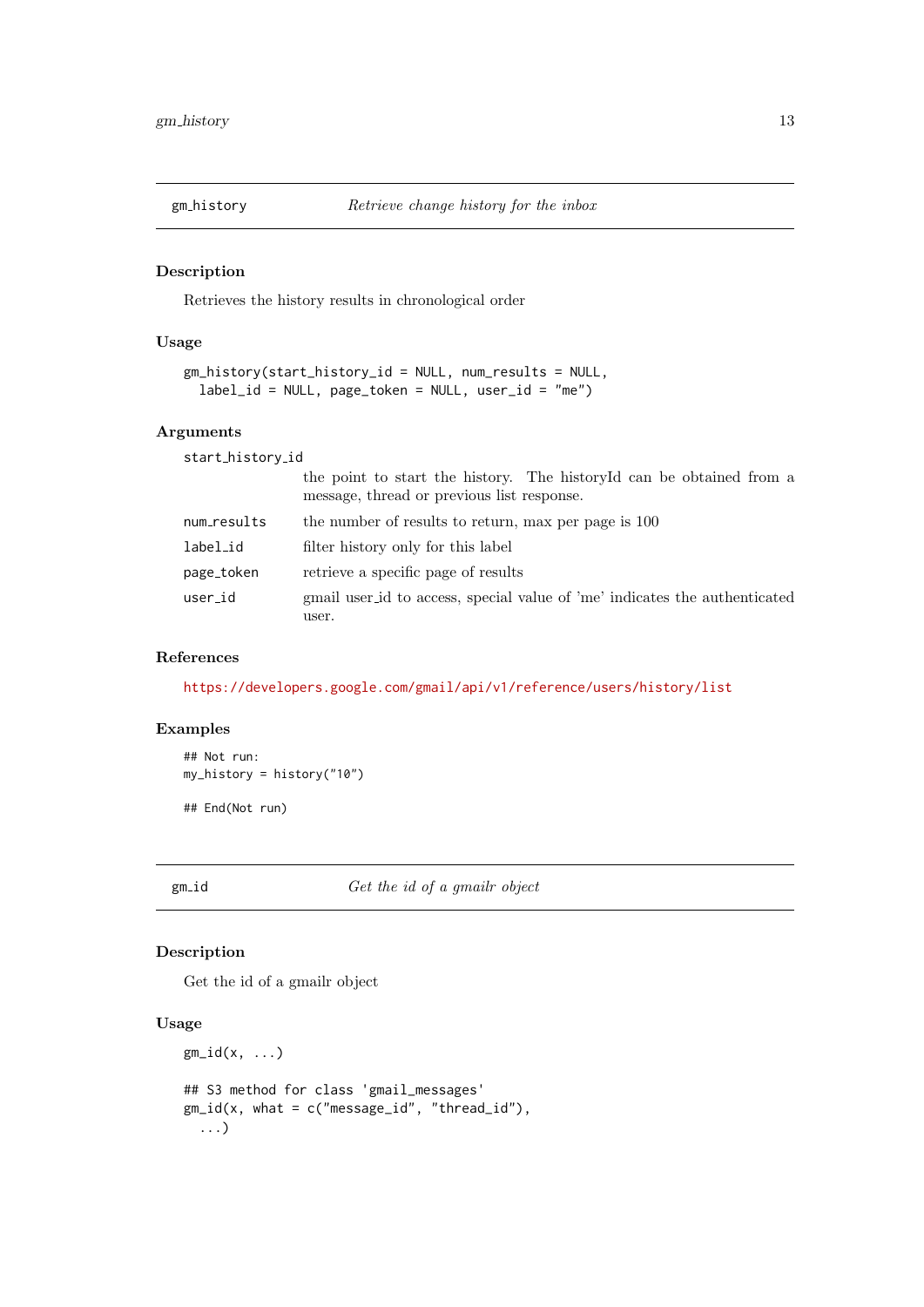#### Arguments

| X                       | the object from which to retrieve the id |
|-------------------------|------------------------------------------|
| $\cdot$ $\cdot$ $\cdot$ | other parameters passed to methods       |
| what                    | the type of id to return                 |

#### Examples

```
## Not run:
gm_id(my_message)
gm_id(my_draft)
```
## End(Not run)

<span id="page-13-1"></span> $g$ m import message Import a message into the gmail mailbox from a mime message

# Description

Import a message into the gmail mailbox from a mime message

#### Usage

```
gm_import_message(mail, label_ids, type = c("multipart", "media",
 "resumable"), internal_date_source = c("dateHeader", "recievedTime"),
 user_id = "me")
```
# Arguments

| mail                 | mime mail message created by mime                                                                |  |
|----------------------|--------------------------------------------------------------------------------------------------|--|
| label_ids            | optional label ids to apply to the message                                                       |  |
| type                 | the type of upload to perform                                                                    |  |
| internal_date_source |                                                                                                  |  |
|                      | whether to date the object based on the date of the message or when it<br>was received by gmail. |  |
| user_id              | gmail user id to access, special value of 'me' indicates the authenticated<br>user.              |  |

# References

<https://developers.google.com/gmail/api/v1/reference/users/messages/import>

# See Also

Other message: gm\_[attachment](#page-2-1), gm\_delete\_[message](#page-16-1), gm\_insert\_message, gm\_[messages](#page-17-1), gm\_message, gm\_modify\_[message](#page-29-1), gm\_save\_[attachments](#page-22-1), gm\_save\_[attachment](#page-21-1), gm\_send\_message, gm\_trash\_message, gm [untrash](#page-30-1) message

<span id="page-13-0"></span>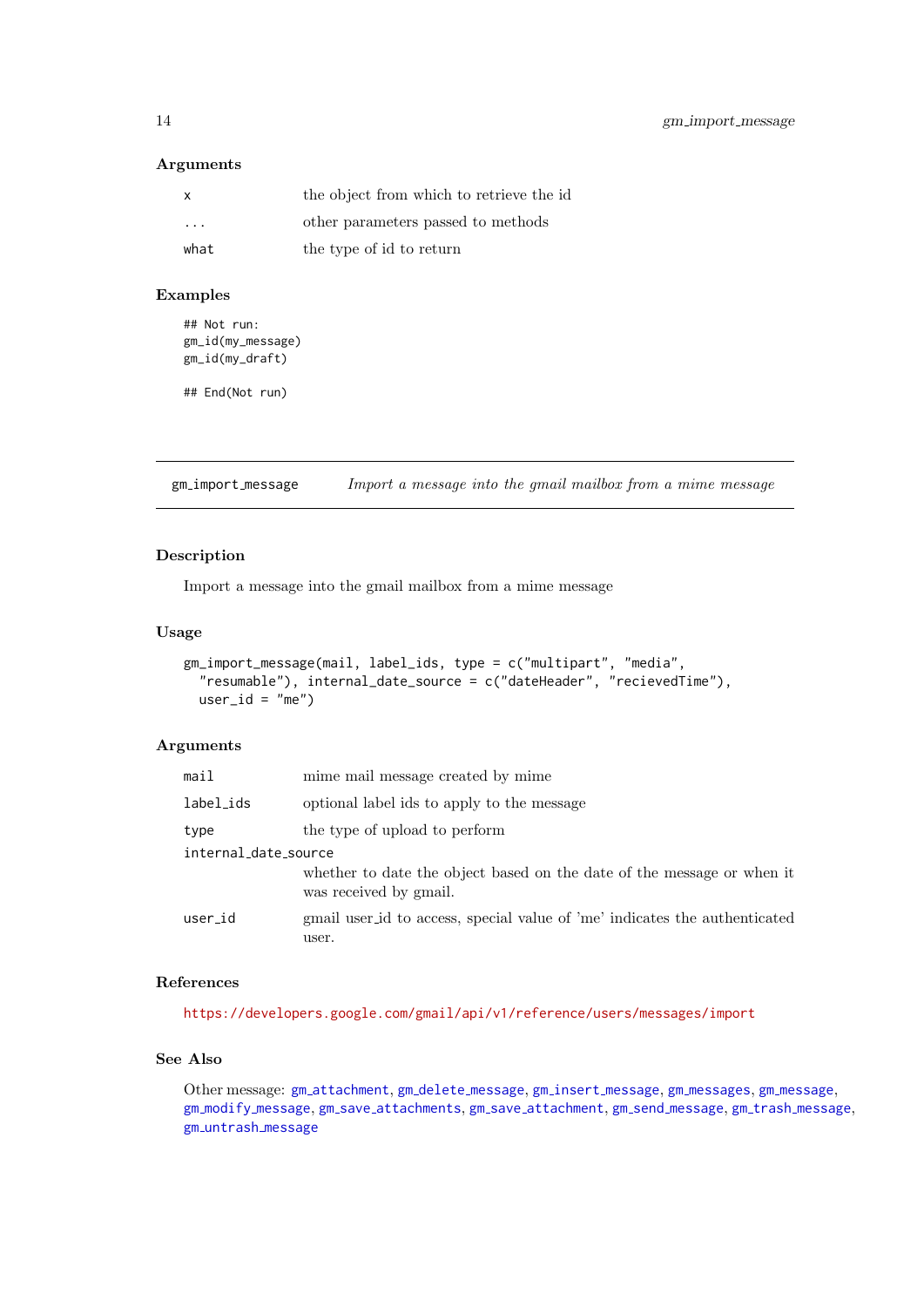<span id="page-14-0"></span>gm\_insert\_message 15

# Examples

```
## Not run:
gm_import_message(gm_mime(From="you@me.com", To="any@one.com",
                          Subject="hello", "how are you doing?"))
```
## End(Not run)

<span id="page-14-1"></span>gm insert message Insert a message into the gmail mailbox from a mime message

## Description

Insert a message into the gmail mailbox from a mime message

## Usage

```
gm_insert_message(mail, label_ids, type = c("multipart", "media",
  "resumable"), internal_date_source = c("dateHeader", "recievedTime"),
 user_id = "me")
```
#### Arguments

| mail                 | mime mail message created by mime                                                                |
|----------------------|--------------------------------------------------------------------------------------------------|
| label_ids            | optional label ids to apply to the message                                                       |
| type                 | the type of upload to perform                                                                    |
| internal_date_source |                                                                                                  |
|                      | whether to date the object based on the date of the message or when it<br>was received by gmail. |
| user_id              | gmail user id to access, special value of 'me' indicates the authenticated<br>user.              |

## References

<https://developers.google.com/gmail/api/v1/reference/users/messages/insert>

# See Also

Other message: gm [attachment](#page-2-1), gm delete [message](#page-9-1), gm import [message](#page-13-1), gm [messages](#page-17-1), gm [message](#page-16-1), gm\_modify\_[message](#page-29-1), gm\_save\_[attachments](#page-22-1), gm\_save\_[attachment](#page-21-1), gm\_send\_message, gm\_trash\_message, gm [untrash](#page-30-1) message

#### Examples

```
## Not run:
gm_insert_message(gm_mime(From="you@me.com", To="any@one.com",
                          Subject="hello", "how are you doing?"))
```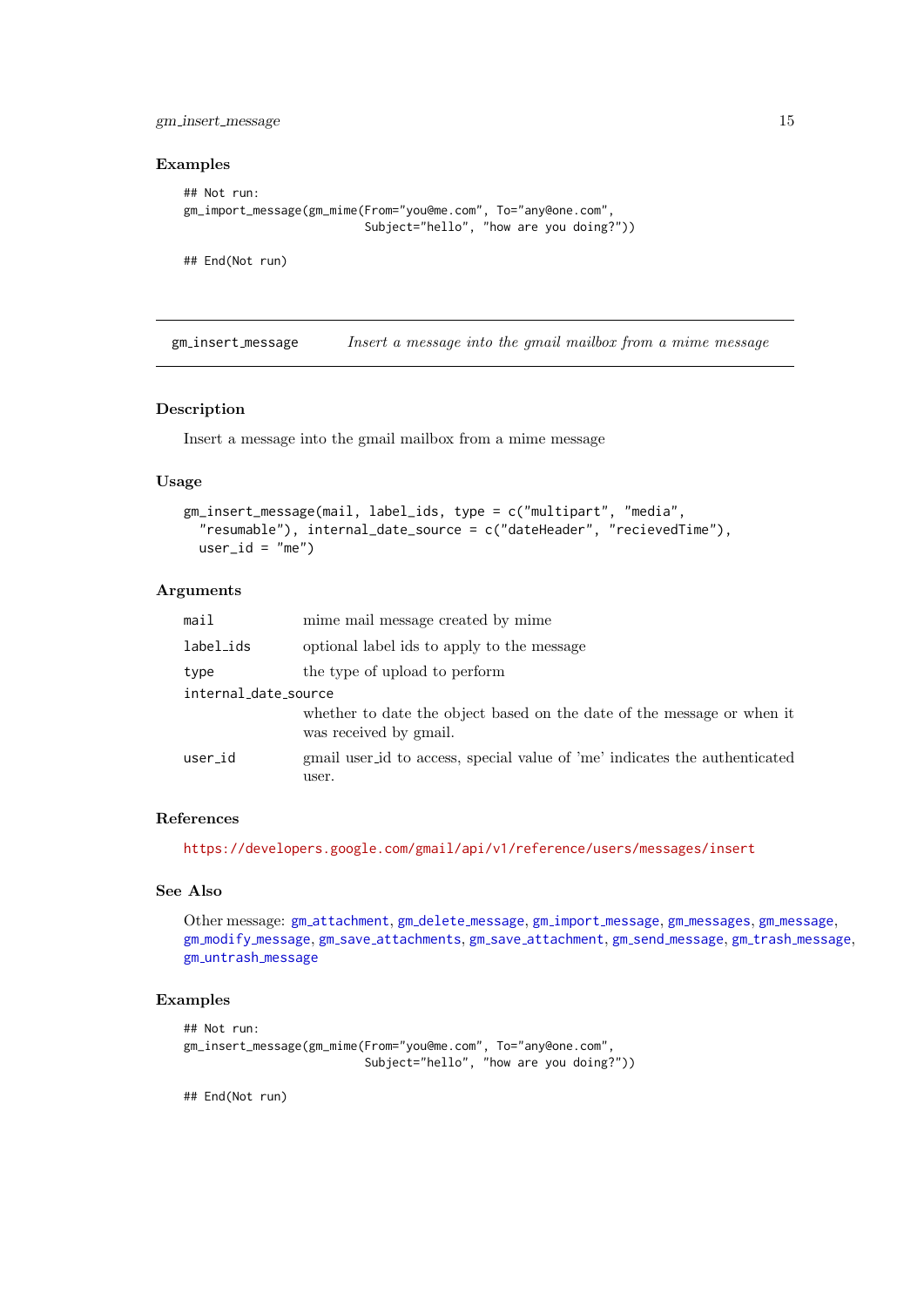<span id="page-15-2"></span><span id="page-15-0"></span>

Get a specific label by id and user id.

# Usage

gm\_label(id, user\_id = "me")

# Arguments

| id      | label id to retrieve                                                       |
|---------|----------------------------------------------------------------------------|
| user_id | gmail user id to access, special value of 'me' indicates the authenticated |
|         | user.                                                                      |

# References

<https://developers.google.com/gmail/api/v1/reference/users/labels/get>

# See Also

Other label: gm\_[create](#page-6-1)\_label, gm\_[delete](#page-8-1)\_label, gm\_[labels](#page-15-1), gm\_[update](#page-31-1)\_label

<span id="page-15-1"></span>

| gm_labels | Get a list of all labels |
|-----------|--------------------------|
|           |                          |

## Description

Get a list of all labels for a user.

## Usage

```
gm_labels(user_id = "me")
```
# Arguments

user id gmail user id to access, special value of 'me' indicates the authenticated user.

## References

<https://developers.google.com/gmail/api/v1/reference/users/labels/list>

# See Also

Other label: gm\_[create](#page-6-1)\_label, gm\_[delete](#page-8-1)\_[label](#page-15-2), gm\_label, gm\_[update](#page-31-1)\_label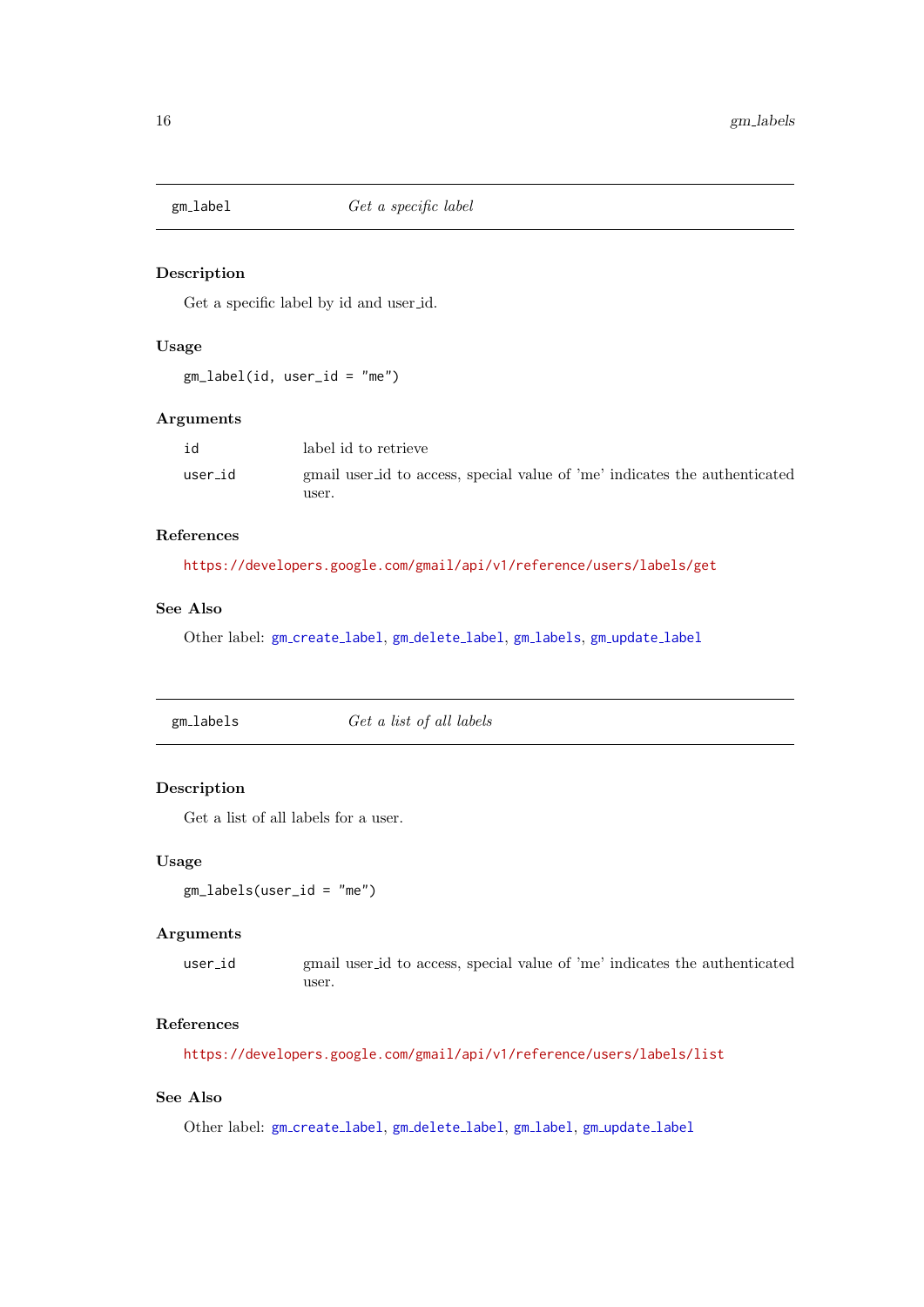<span id="page-16-0"></span>gm last response 17

# Examples

```
## Not run:
my_labels = gm_labels()
## End(Not run)
```
gm\_last\_response Response from the last query

#### Description

Response from the last query

# Usage

gm\_last\_response()

<span id="page-16-1"></span>gm\_message Get a single message

## Description

Function to retrieve a given message by id

#### Usage

```
gm_message(id, user_id = "me", format = c("full", "metadata",
 "minimal", "raw"))
```
#### Arguments

| id      | message id to access                                                       |
|---------|----------------------------------------------------------------------------|
| user_id | gmail user id to access, special value of 'me' indicates the authenticated |
|         | user.                                                                      |
| format  | format of the message returned                                             |

#### References

<https://developers.google.com/gmail/api/v1/reference/users/messages>

## See Also

Other message: gm\_[attachment](#page-2-1), gm\_delete\_[message](#page-14-1), gm\_import\_message, gm\_insert\_message, gm\_[messages](#page-17-1), gm\_modify\_[message](#page-25-1), gm\_save\_[attachments](#page-22-1), gm\_save\_[attachment](#page-21-1), gm\_send\_message, gm\_trash\_[message](#page-29-1), gm\_[untrash](#page-30-1)\_message

## Examples

## Not run: my\_message = gm\_message(12345)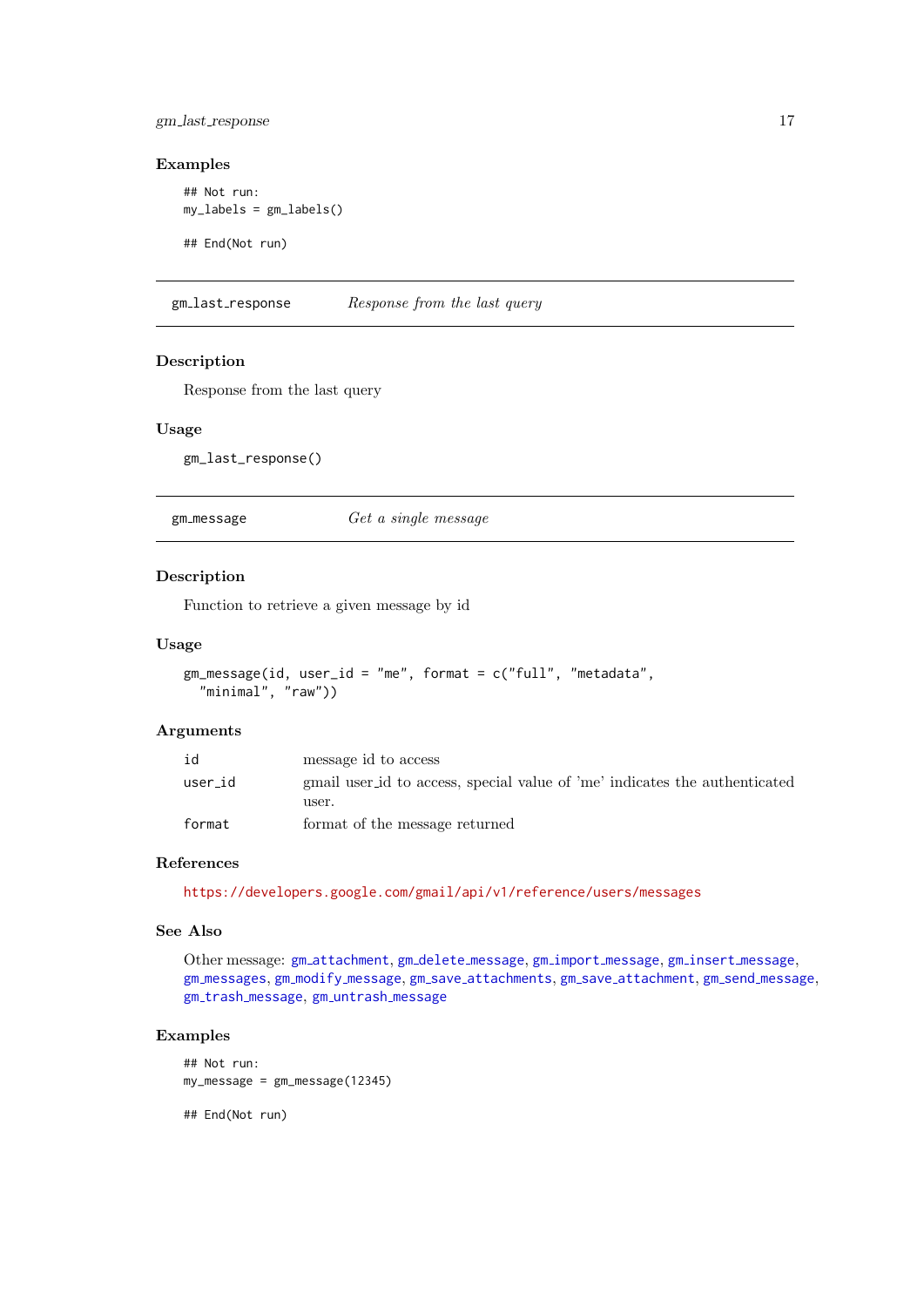<span id="page-17-1"></span><span id="page-17-0"></span>

Get a list of messages possibly matching a given query string.

## Usage

```
gm_messages(search = NULL, num_results = NULL, label_ids = NULL,
  include\_spam\_track = NULL, page\_token = NULL, user_id = "me")
```
# Arguments

| search             | query to use, same format as gmail search box.                                      |  |
|--------------------|-------------------------------------------------------------------------------------|--|
| num_results        | the number of results to return.                                                    |  |
| label_ids          | restrict search to given labels                                                     |  |
| include_spam_trash |                                                                                     |  |
|                    | boolean whether to include the spam and trash folders in the search                 |  |
| page_token         | retrieve a specific page of results                                                 |  |
| user_id            | gmail user id to access, special value of 'me' indicates the authenticated<br>user. |  |

## References

<https://developers.google.com/gmail/api/v1/reference/users/messages/list>

# See Also

Other message: gm [attachment](#page-2-1), gm delete [message](#page-9-1), gm import [message](#page-13-1), gm insert [message](#page-14-1), gm\_[message](#page-25-1), gm\_modify\_message, gm\_save\_[attachments](#page-22-1), gm\_save\_[attachment](#page-21-1), gm\_send\_message, gm\_trash\_[message](#page-29-1), gm\_[untrash](#page-30-1)\_message

# Examples

```
## Not run:
#Search for R, return 10 results using label 1 including spam and trash folders
my_messages = gm_messages("R", 10, "label_1", TRUE)
```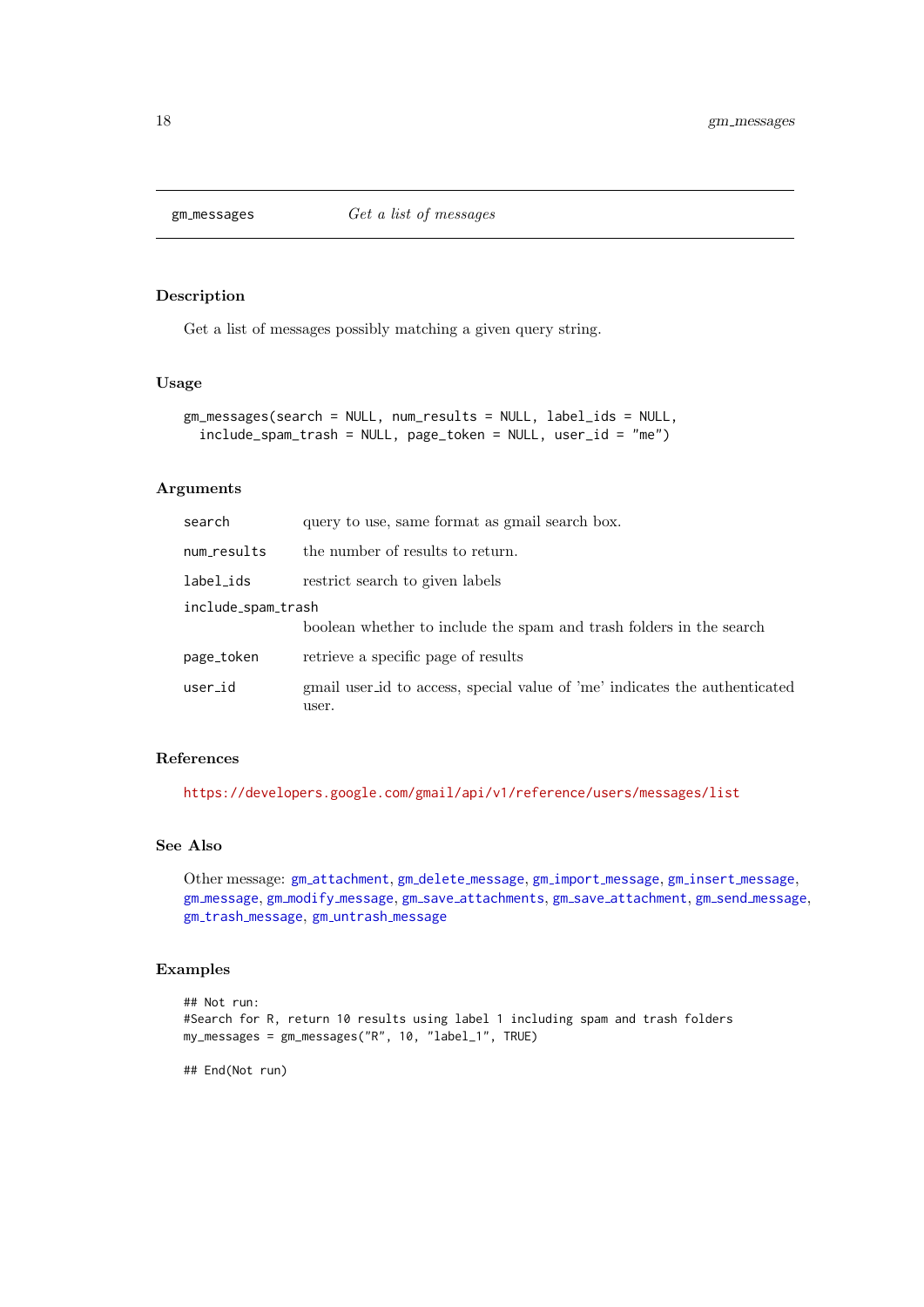<span id="page-18-0"></span>

These functions create a MIME message. They can be created atomically using  $gm\_mine()$ or iteratively using the various accessors.

#### Usage

```
gm\_mime(..., attr = NULL, body = NULL, parts = list())## S3 method for class 'mime'
gm\_to(x, val, ...)## S3 method for class 'mime'
gm_from(x, val, ...)## S3 method for class 'mime'
gm\_cc(x, val, ...)## S3 method for class 'mime'
gm\_bcc(x, val, ...)## S3 method for class 'mime'
gm_subject(x, val, ...)
gm_text_body(mime, body, content_type = "text/plain",
 charset = "utf-8", encoding = "quoted-printable",
 format = "flowed", ...)gm_html_body(mime, body, content_type = "text/html", charset = "utf-8",
  encoding = "base64", ...)gm_attach_part(mime, part, id = NULL, ...)
gm_attach_file(mime, filename, type = NULL, id = NULL, ...)
```

| $\cdots$     | additional parameters to put in the attributed                                         |
|--------------|----------------------------------------------------------------------------------------|
| attr         | attributes to pass to the message                                                      |
| body         | Message body.                                                                          |
| parts        | mime parts to pass to the message                                                      |
| X            | the object whose fields you are setting                                                |
| val          | the value to set, can be a vector, in which case the values will be joined<br>by ", ". |
| mime         | message.                                                                               |
| content_type | The content type to use for the body.                                                  |
|              |                                                                                        |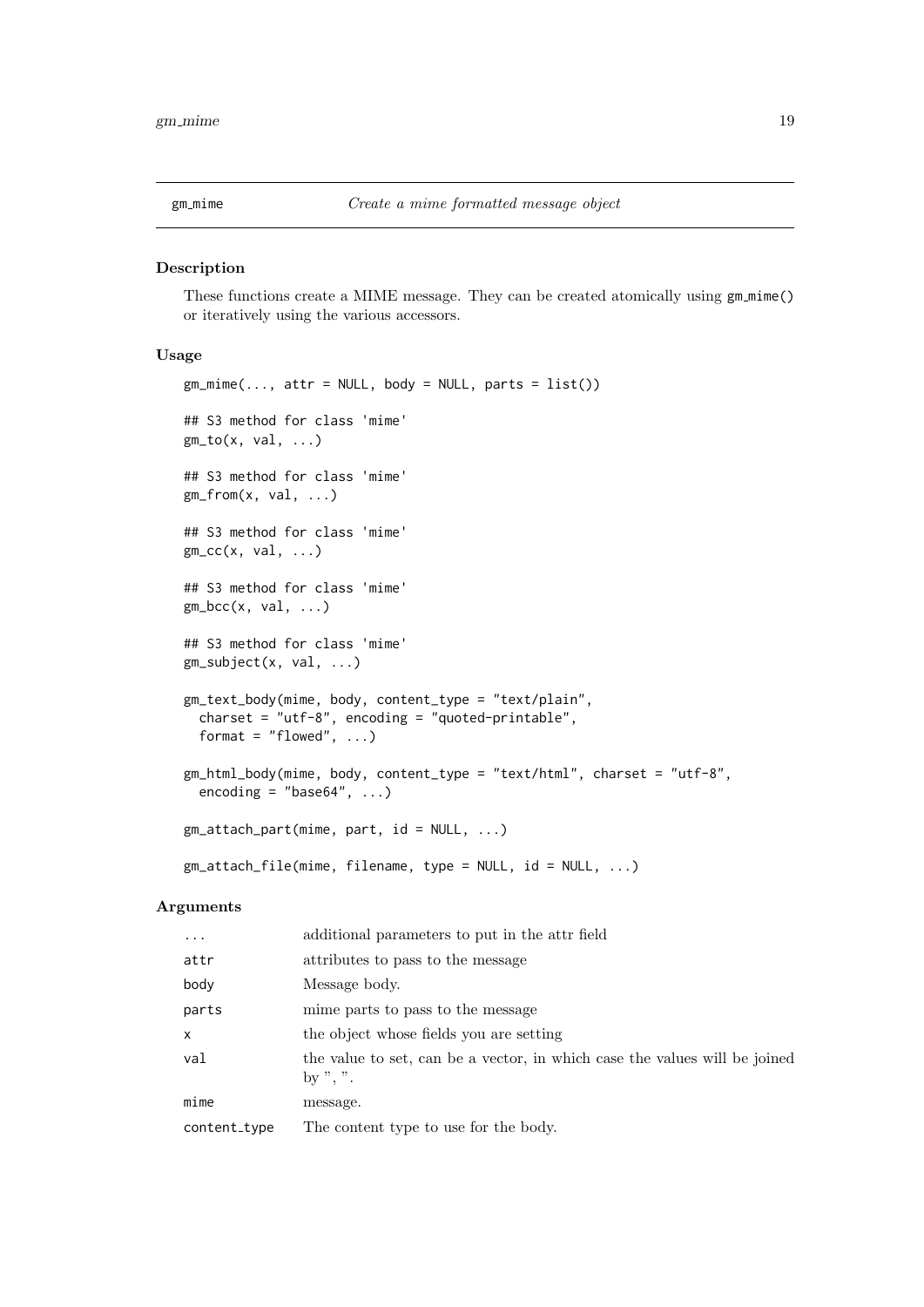<span id="page-19-0"></span>

| charset  | The character set to use for the body.     |
|----------|--------------------------------------------|
| encoding | The transfer encoding to use for the body. |
| format   | The mime format to use for the body.       |
| part     | Message part to attach                     |
| id       | The content ID of the attachment           |
| filename | name of file to attach                     |
| type     | mime type of the attached file             |

## Examples

```
# using the field functions
msg = gm\_mine() %>%
gm_from("james.f.hester@gmail.com") %>%
gm_to("asdf@asdf.com") %>%
gm_text_body("Test Message")
# alternatively you can set the fields using gm_mime(), however you have
# to use properly formatted MIME names
msg = gm_mime(From="james.f.hester@gmail.com",
                  To="asdf@asdf.com") %>%
        gm_html_body("<b>Test<\b> Message")
```
<span id="page-19-1"></span>gm modify message Modify the labels on a message

# Description

Function to modify the labels on a given message by id. Note you need to use the label ID as arguments to this function, not the label name.

#### Usage

```
gm_modify_message(id, add_labels = NULL, remove_labels = NULL,
 user id = "me")
```
#### Arguments

| id            | message id to access                                                       |
|---------------|----------------------------------------------------------------------------|
| add_labels    | label IDs to add to the specified message                                  |
| remove_labels | label IDs to remove from the specified message                             |
| user_id       | gmail user id to access, special value of 'me' indicates the authenticated |
|               | user.                                                                      |

# References

<https://developers.google.com/gmail/api/v1/reference/users/messages/modify>

# See Also

Other message: gm\_[attachment](#page-2-1), gm\_delete\_[message](#page-14-1), gm\_import\_message, gm\_insert\_message, gm [messages](#page-17-1), gm [message](#page-16-1), gm save [attachments](#page-22-1), gm save [attachment](#page-21-1), gm send [message](#page-25-1), gm trash [message](#page-29-1), gm [untrash](#page-30-1) message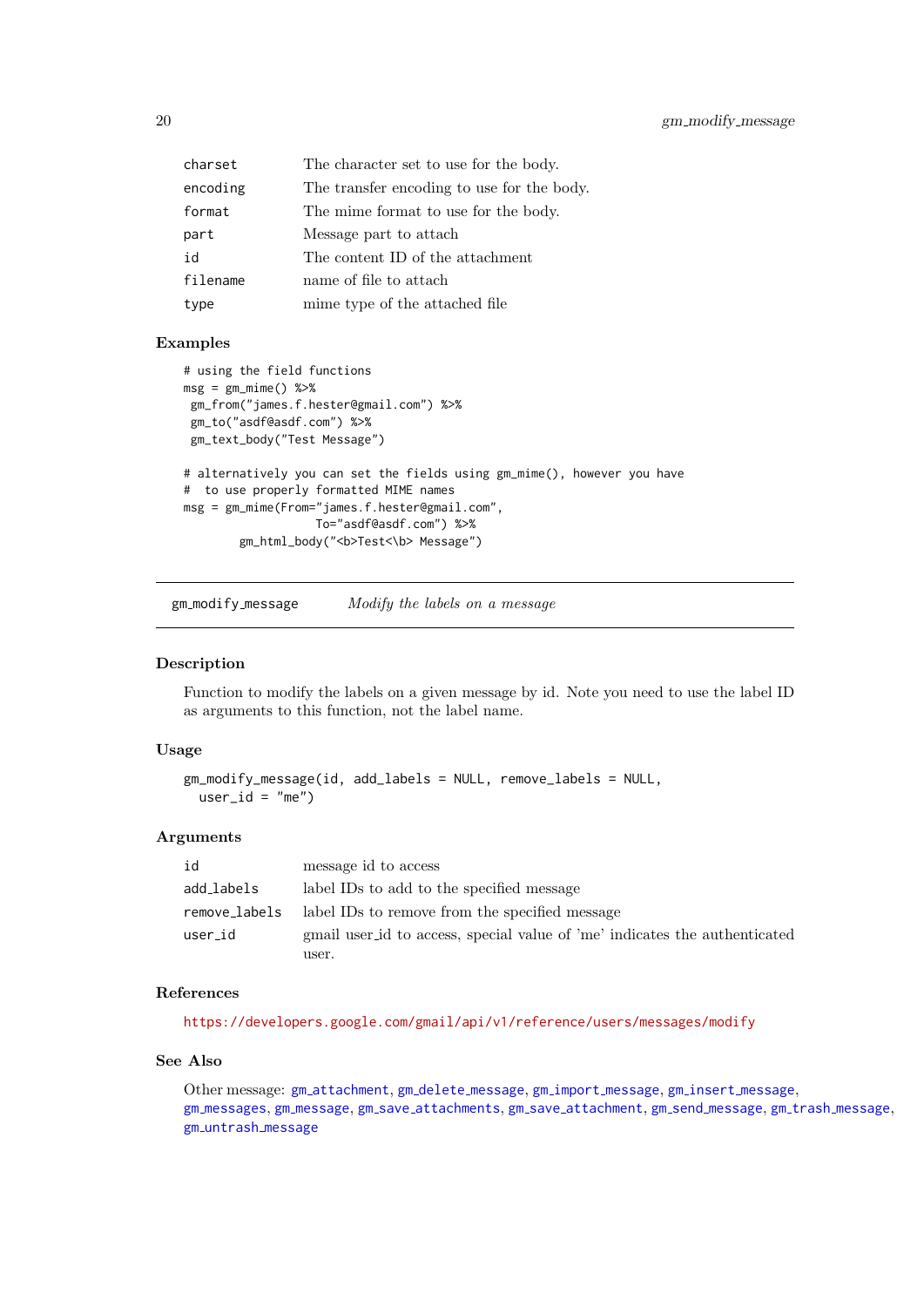#### <span id="page-20-0"></span>gm modify thread 21

# Examples

```
## Not run:
gm_modify_message(12345, add_labels='label_1')
gm_modify_message(12345, remove_labels='label_1')
#add and remove at the same time
gm_modify_message(12345, add_labels='label_2', remove_labels='label_1')
## End(Not run)
```
<span id="page-20-1"></span> $g$ m modify thread  $Modify$  the labels on a thread

# Description

Function to modify the labels on a given thread by id.

# Usage

```
gm_modify_thread(id, add_labels = character(0),
  remove_labels = character(0), user_id = "me")
```
#### Arguments

| id         | thread id to access                                                                 |
|------------|-------------------------------------------------------------------------------------|
| add_labels | labels to add to the specified thread                                               |
|            | remove_labels labels to remove from the specified thread                            |
| user_id    | gmail user id to access, special value of 'me' indicates the authenticated<br>user. |

## References

<https://developers.google.com/gmail/api/v1/reference/users/threads/modify>

# See Also

Other thread: gm\_[delete](#page-9-2)\_thread, gm\_[threads](#page-27-1), gm\_[thread](#page-29-2), gm\_trash\_thread, gm\_[untrash](#page-31-2)\_thread

# Examples

```
## Not run:
modify_thread(12345, add_labels='label_1')
modify_thread(12345, remove_labels='label_1')
#add and remove at the same time
modify_thread(12345, add_labels='label_2', remove_labels='label_1')
```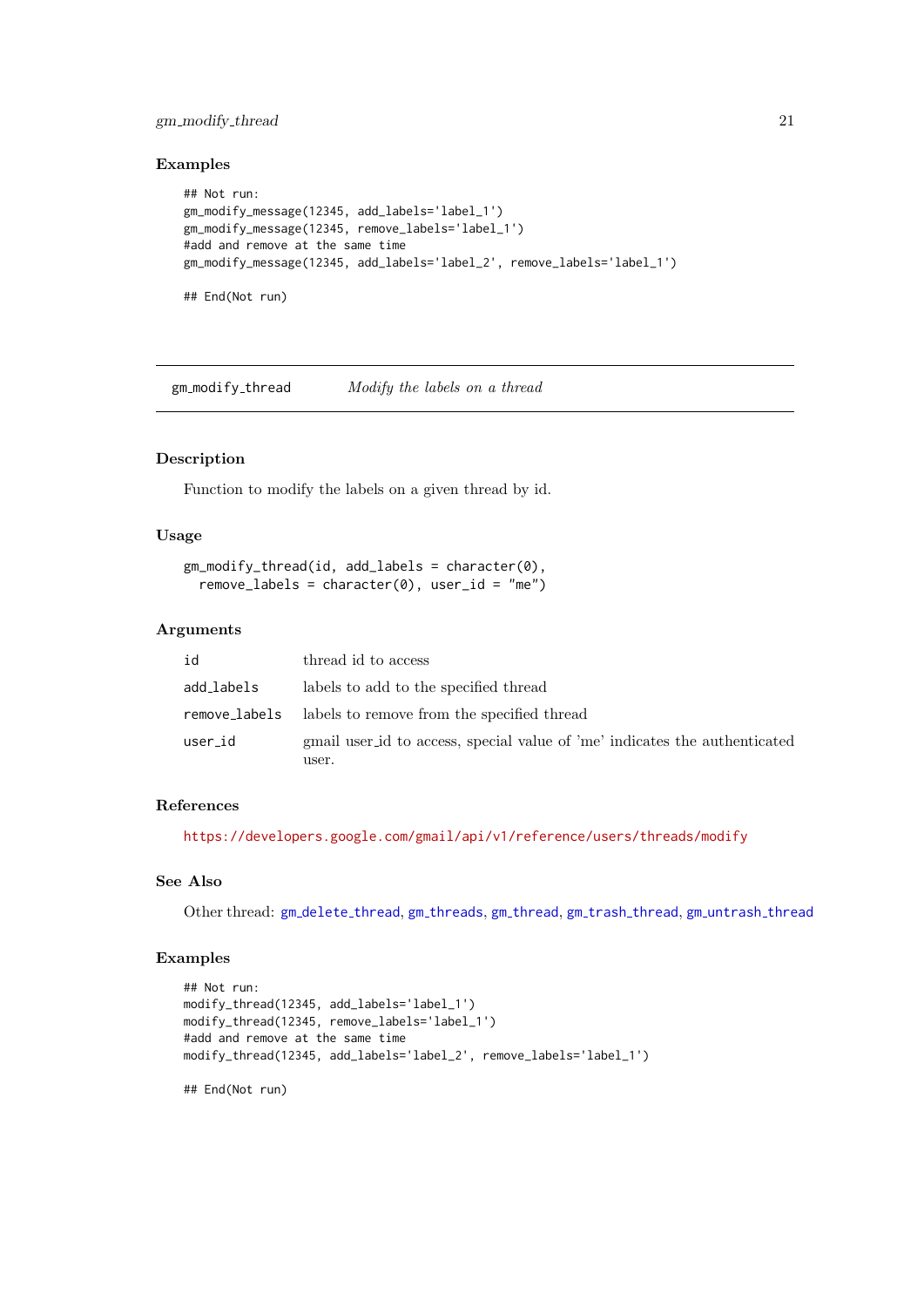<span id="page-21-0"></span>

Reveals information about the profile associated with the current token.

### Usage

```
gm_profile(user_id = "me", verbose = TRUE)
```
# Arguments

| user_id | gmail user id to access, special value of 'me' indicates the authenticated<br>user. |
|---------|-------------------------------------------------------------------------------------|
| verbose | Logical, indicating whether to print informative messages (default TRUE).           |

## Value

A list of class gmail profile.

## See Also

Wraps the getProfile endpoint:

<https://developers.google.com/gmail/api/v1/reference/users/getProfile>

#### Examples

```
## Not run:
gm_profile()
## more info is returned than is printed
prof <- gm_profile()
```
## End(Not run)

prof[["historyId"]]

<span id="page-21-1"></span>gm\_save\_attachment Save the attachment to a file

# Description

This is a low level function that only works on attachments retrieved with  $gm_4 + cm_2$ . To save an attachment directly from a message see gm\_save\_[attachments\(\)](#page-22-1), which is a higher level interface more suitable for most uses.

# Usage

```
gm_save_attachment(x, filename)
```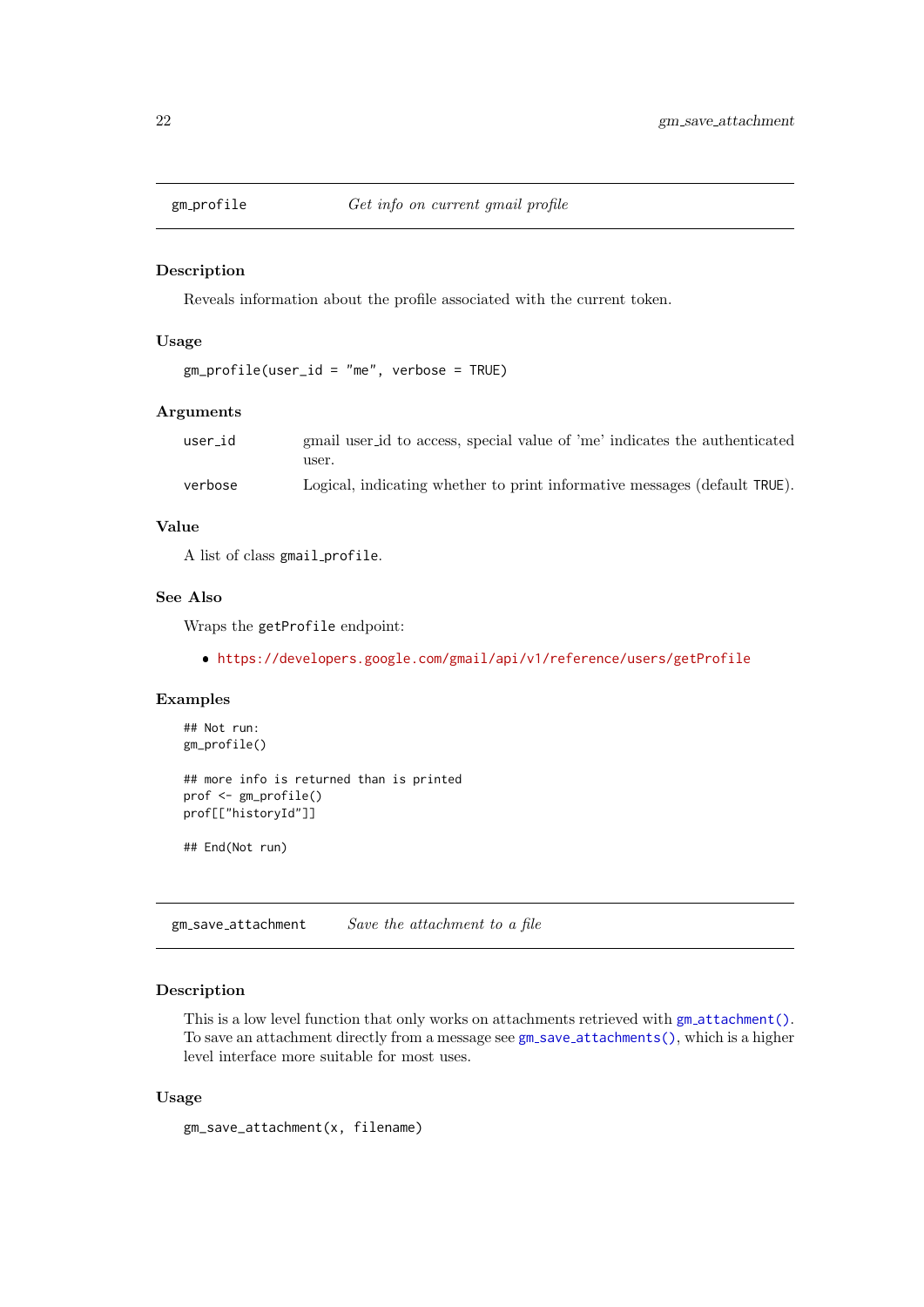#### <span id="page-22-0"></span>Arguments

| X        | attachment to save  |
|----------|---------------------|
| filename | location to save to |

# See Also

Other message: gm\_[attachment](#page-2-1), gm\_delete\_[message](#page-14-1), gm\_import\_message, gm\_insert\_message, gm\_[messages](#page-17-1), gm\_[message](#page-29-1), gm\_modify\_message, gm\_save\_[attachments](#page-22-1), gm\_send\_message, gm\_trash\_message, gm\_[untrash](#page-30-1)\_message

#### Examples

```
## Not run:
my attachment = attachment('a32e324b', '12345')
# save attachment to a file
save_attachment(my_attachment, 'photo.jpg')
```
## End(Not run)

<span id="page-22-1"></span>gm save attachments Save attachments to a message

## Description

Function to retrieve and save all of the attachments to a message by id of the message.

## Usage

```
gm\_save\_attachments(x, attachment_id = NULL, path = "."user_id = "me")
```
#### Arguments

| X             | message with attachment                                                             |
|---------------|-------------------------------------------------------------------------------------|
| attachment_id | id of the attachment to save, if none specified saves all attachments               |
| path          | where to save the attachments                                                       |
| user_id       | gmail user id to access, special value of 'me' indicates the authenticated<br>user. |

#### References

[https://developers.google.com/gmail/api/v1/reference/users/messages/attachments/](https://developers.google.com/gmail/api/v1/reference/users/messages/attachments/get) [get](https://developers.google.com/gmail/api/v1/reference/users/messages/attachments/get)

# See Also

Other message: gm\_[attachment](#page-2-1), gm\_delete\_[message](#page-14-1), gm\_import\_message, gm\_insert\_message, gm [messages](#page-17-1), gm [message](#page-16-1), gm modify [message](#page-19-1), gm save [attachment](#page-21-1), gm send [message](#page-25-1), gm trash [message](#page-29-1), gm [untrash](#page-30-1) message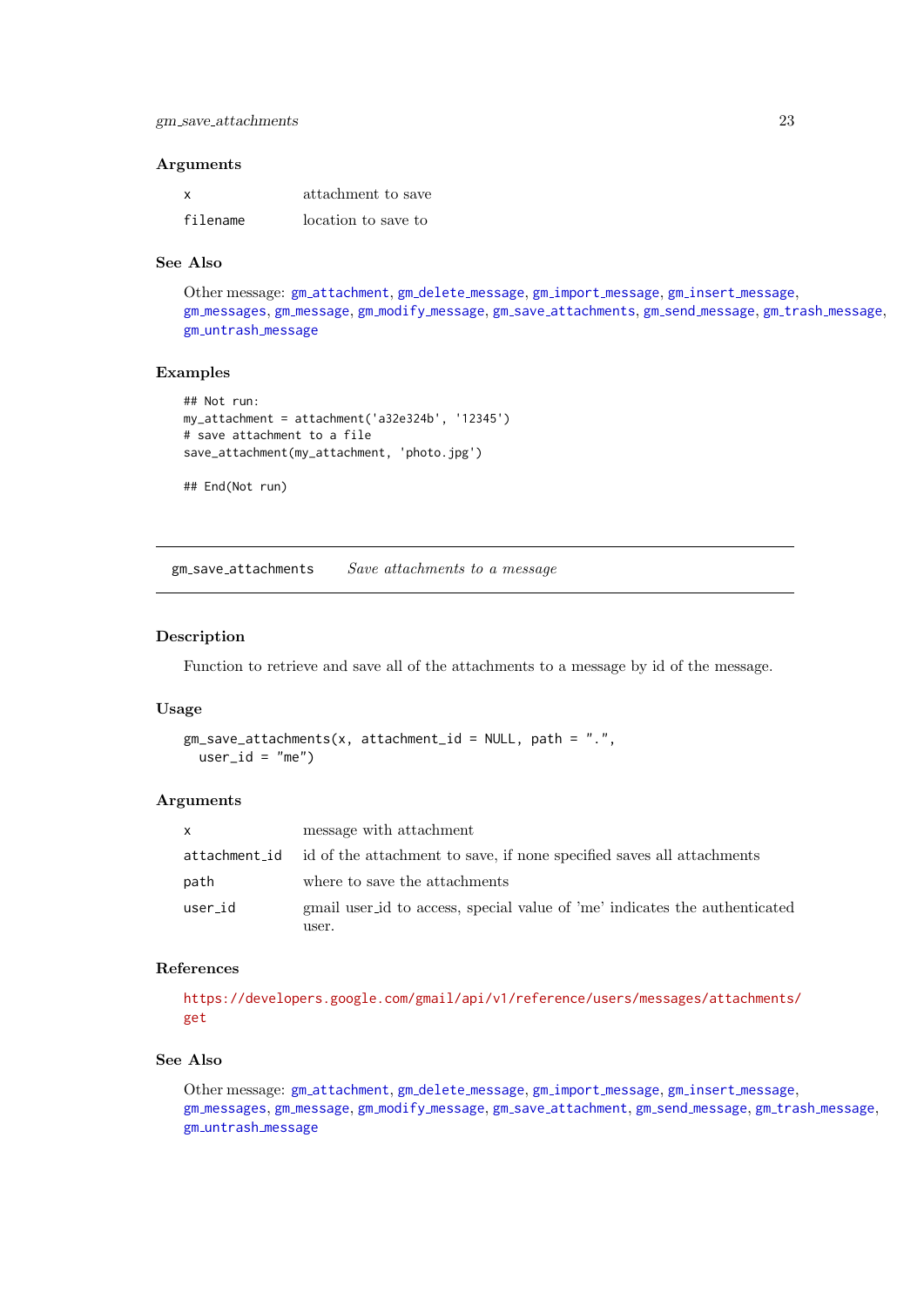# Examples

```
## Not run:
# save all attachments
save_attachments(my_message)
# save a specific attachment
save_attachments(my_message, 'a32e324b')
```
## End(Not run)

<span id="page-23-2"></span>gm\_scopes Authorize bigrquery

# <span id="page-23-1"></span>Description

Authorize gmailr to view and manage your Gmail projects. This function is a wrapper around [gargle::token](#page-0-0)\_fetch().

By default, you are directed to a web browser, asked to sign in to your Google account, and to grant gmailr permission to operate on your behalf with Google Gmail. By default, these user credentials are cached in a folder below your home directory, ˜/.R/gargle/gargle-oauth, from where they can be automatically refreshed, as necessary. Storage at the user level means the same token can be used across multiple projects and tokens are less likely to be synced to the cloud by accident.

## Usage

gm\_scopes()

```
gm_auth(email = gm_default_email(), path = NULL, scopes = "full",
 cache = gargle::gargle_oauth_cache(),
  use_oob = gargle::gargle_oob_default(), token = NULL)
```

| email  | Optional. Allows user to target a specific Google identity. If specified, this                                                                                                                                                                                                                                                                                        |
|--------|-----------------------------------------------------------------------------------------------------------------------------------------------------------------------------------------------------------------------------------------------------------------------------------------------------------------------------------------------------------------------|
|        | is used for token lookup, i.e. to determine if a suitable token is already                                                                                                                                                                                                                                                                                            |
|        | available in the cache. If no such token is found, email is used to pre-select                                                                                                                                                                                                                                                                                        |
|        | the targetted Google identity in the OAuth chooser. Note, however, that                                                                                                                                                                                                                                                                                               |
|        | the email associated with a token when it's cached is always determined                                                                                                                                                                                                                                                                                               |
|        | from the token itself, never from this argument. Use NA or FALSE to                                                                                                                                                                                                                                                                                                   |
|        | match nothing and force the OAuth dance in the browser. Use TRUE to                                                                                                                                                                                                                                                                                                   |
|        | allow email auto-discovery, if exactly one matching token is found in the<br>cache. Defaults to the option named "gargle_oauth_email", retrieved by<br>$gargle::gargle\_oauth\_email()$ .                                                                                                                                                                             |
| path   | JSON identifying the service account, in one of the forms supported for<br>the txt argument of jsonlite::fromJSON() (typically, a file path or JSON<br>$string$ ).                                                                                                                                                                                                    |
| scopes | One or more gmail API scope to use, one of 'labels', 'send', 'readonly',<br>'compose', 'insert', 'modify', 'metadata', 'settings_basic', 'settings_sharing'<br>or 'full' (default: 'full'). See https://developers.google.com/gmail/<br>api/auth/scopes for details on the permissions for each scope. and<br>gm_scopes() to return a vector of the available scopes. |

<span id="page-23-0"></span>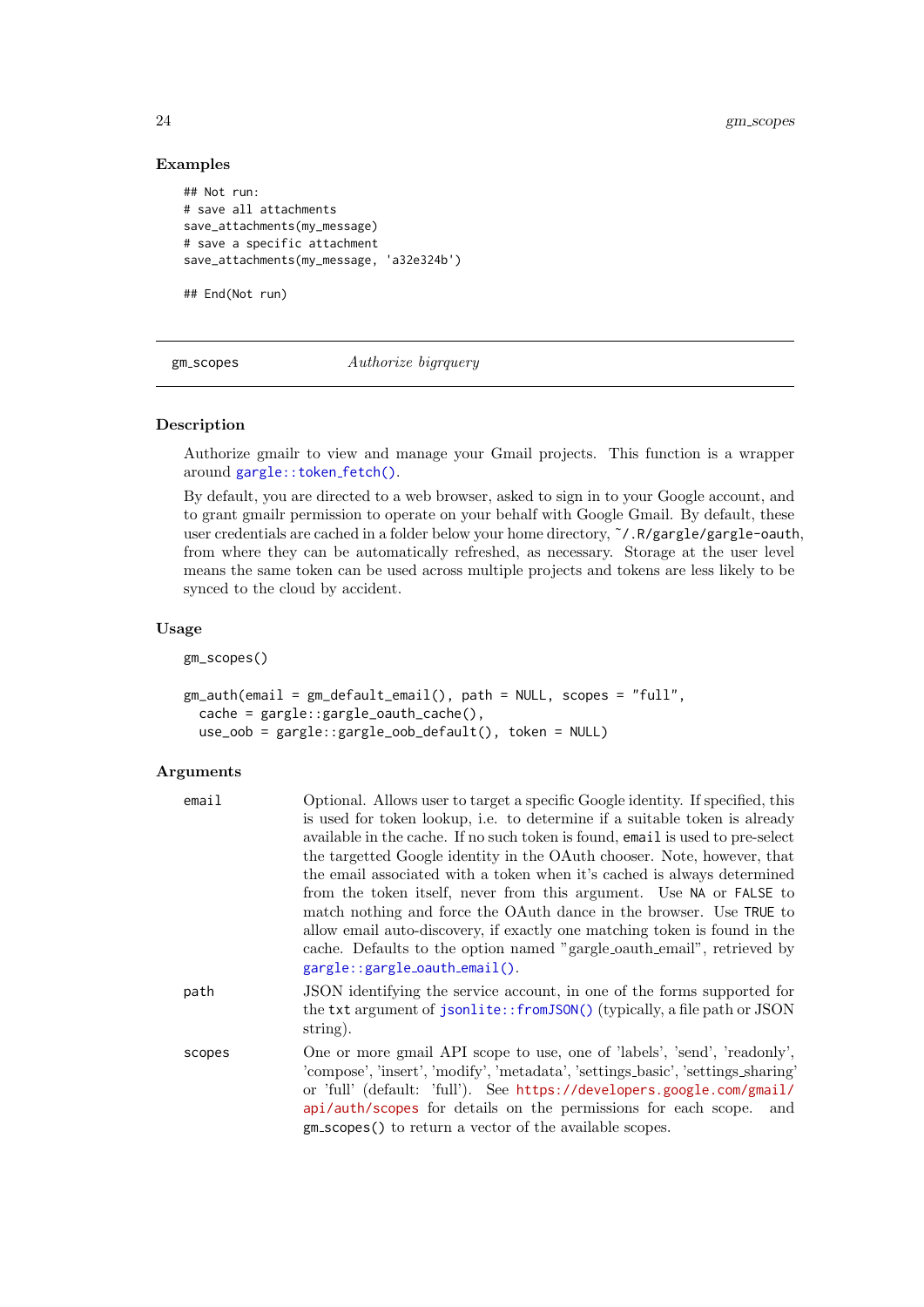<span id="page-24-0"></span>

| cache   | Specifies the OAuth token cache. Defaults to the option named "gar-<br>gle_oauth_cache", retrieved via gargle::gargle_oauth_cache().                                                 |
|---------|--------------------------------------------------------------------------------------------------------------------------------------------------------------------------------------|
| use_oob | Whether to prefer "out of band" authentication. Defaults to the option<br>named "gargle_oob_default", retrieved via gargle::gargle_oob_default().                                    |
| token   | A token with class Token 2.0 or an object of httr's class request, i.e. a<br>token that has been prepared with $http://config()$ and has a Token 2.0<br>in the auth_token component. |

# Details

Most users, most of the time, do not need to call  $gm_$ -auth() explicitly – it is triggered by the first action that requires authorization. Even when called, the default arguments often suffice. However, when necessary, this function allows the user to explicitly:

- Declare which Google identity to use, via an email address. If there are multiple cached tokens, this can clarify which one to use. It can also force gmailr to switch from one identity to another. If there's no cached token for the email, this triggers a return to the browser to choose the identity and give consent.
- Use a service account token.
- Bring their own [Token2.0.](#page-0-0)
- Specify non-default behavior re: token caching and out-of-bound authentication.

For details on the many ways to find a token, see [gargle::token](#page-0-0) fetch(). For deeper control over auth, use gm\_auth\_[configure\(\)](#page-4-1) to bring your own OAuth app or API key.

## See Also

Other auth functions: gm\_auth\_[configure](#page-4-1), gm\_[deauth](#page-7-1)

#### Examples

```
## Not run:
## load/refresh existing credentials, if available
## otherwise, go to browser for authentication and authorization
gm_auth()
## force use of a token associated with a specific email
gm auth(email = "jim@example.com")
## force a menu where you can choose from existing tokens or
## choose to get a new one
gm_-auth(email = NA)
## use a 'read only' scope, so it's impossible to change data
gm_auth(
  scopes = "https://www.googleapis.com/auth/gmail.readonly"
)
## use a service account token
gm_auth(path = "foofy-83ee9e7c9c48.json")
## End(Not run)
```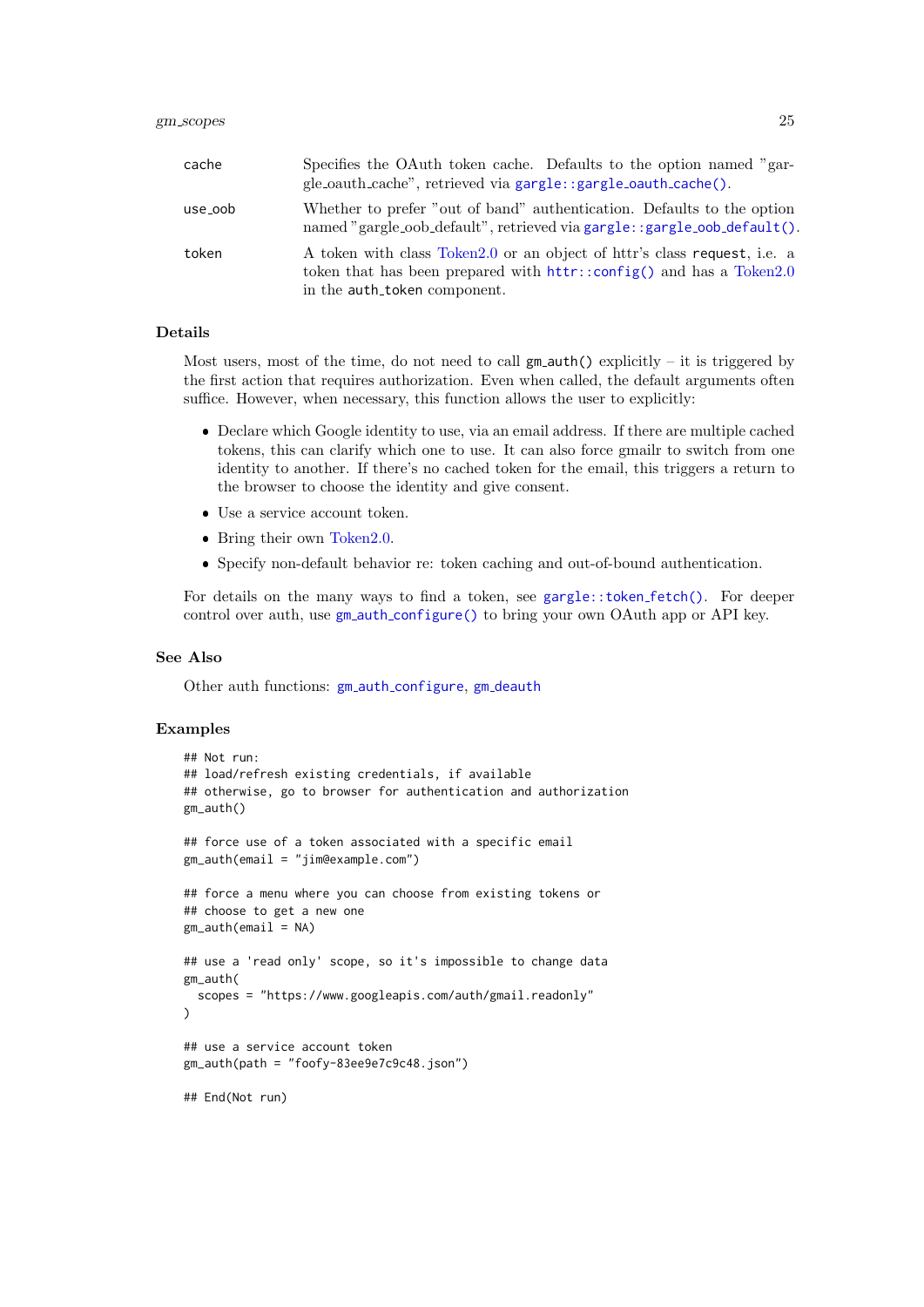<span id="page-25-2"></span><span id="page-25-0"></span>gm\_send\_draft Send a draft

## Description

Send a draft to the recipients in the To, CC, and Bcc headers.

# Usage

```
gm_send_draft(draft, user_id = "me")
```
# Arguments

| draft   | the draft to send                                                          |
|---------|----------------------------------------------------------------------------|
| user_id | gmail user id to access, special value of 'me' indicates the authenticated |
|         | user.                                                                      |

#### References

<https://developers.google.com/gmail/api/v1/reference/users/drafts/send>

# See Also

Other draft: gm\_[delete](#page-7-2)\_draft, gm\_[drafts](#page-11-1), gm\_[draft](#page-10-1)

# Examples

```
## Not run:
draft <- gm_create_draft(gm_mime(From="you@me.com", To="any@one.com",
                      Subject="hello", "how are you doing?"))
gm_send_draft(draft)
## End(Not run)
```
<span id="page-25-1"></span>gm send message Send a message from a mime message

## Description

Send a message from a mime message

# Usage

```
gm_send_message(mail, type = c("multipart", "media", "resumable"),
  thread_id = NULL, user_id = "me")
```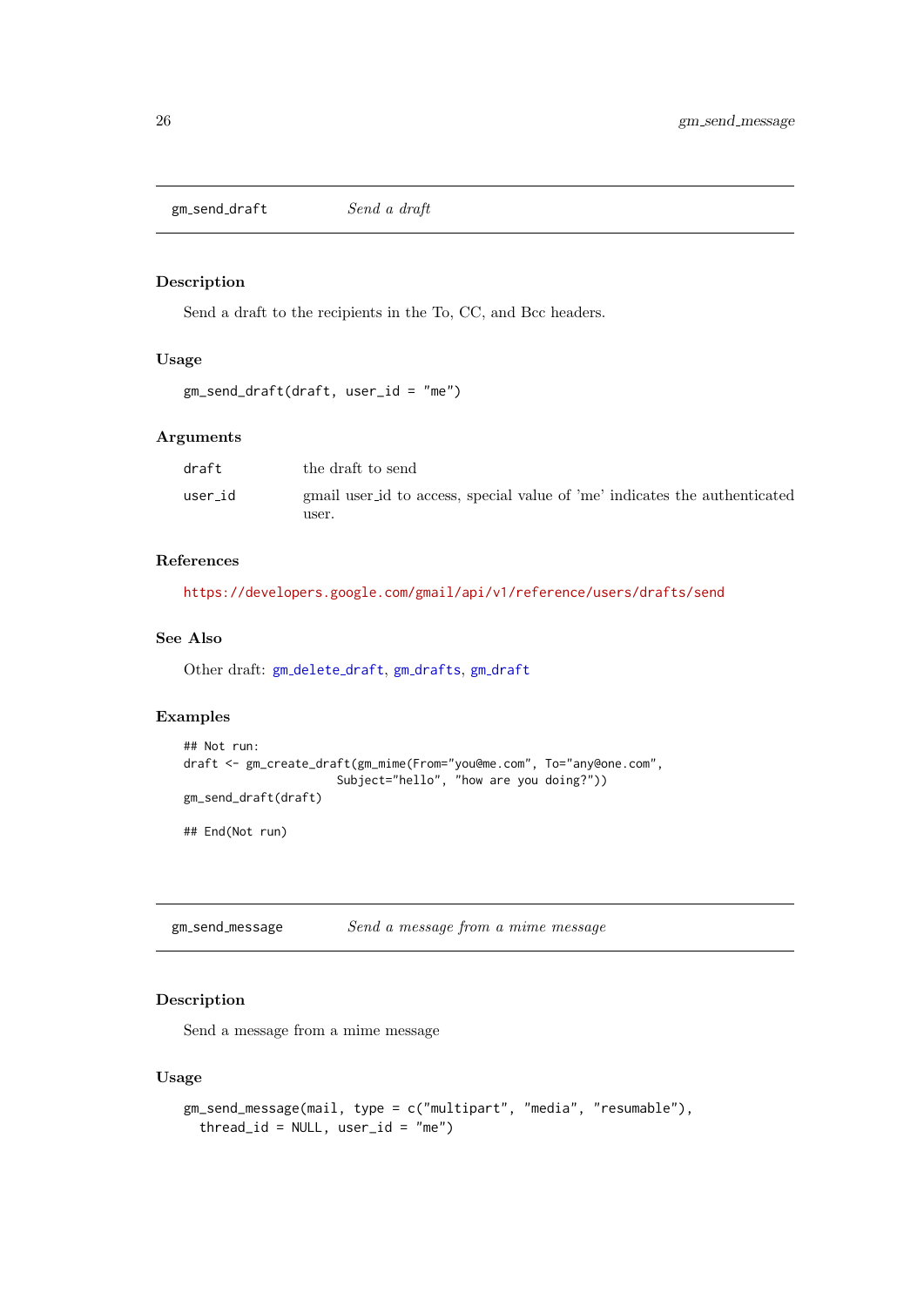#### <span id="page-26-0"></span>gm thread 27

## Arguments

| mail      | mime mail message created by mime                                                   |
|-----------|-------------------------------------------------------------------------------------|
| type      | the type of upload to perform                                                       |
| thread_id | the id of the thread to send from.                                                  |
| user_id   | gmail user id to access, special value of 'me' indicates the authenticated<br>user. |

# References

```
https://developers.google.com/gmail/api/v1/reference/users/messages/send
```
## See Also

```
Other message: gm attachment, gm delete message, gm import message, gm insert message,
gm messages, gm message, gm modify message, gm save attachments, gm save attachment,
gm trash message, gm untrash message
```
## Examples

```
## Not run:
gm_send_message(gm_mime(from="you@me.com", to="any@one.com",
                          subject="hello", "how are you doing?"))
```
## End(Not run)

<span id="page-26-1"></span>gm\_thread Get a single thread

# Description

Function to retrieve a given thread by id

#### Usage

 $gm_{th}$ read(id, user\_id = "me")

# Arguments

| id      | thread id to access                                                        |
|---------|----------------------------------------------------------------------------|
| user_id | gmail user id to access, special value of 'me' indicates the authenticated |
|         | user.                                                                      |

## References

<https://developers.google.com/gmail/api/v1/reference/users/threads>

# See Also

Other thread: gm\_[delete](#page-9-2)\_thread, gm\_[modify](#page-20-1)\_thread, gm\_[threads](#page-27-1), gm\_trash\_[thread](#page-29-2), gm\_[untrash](#page-31-2)\_thread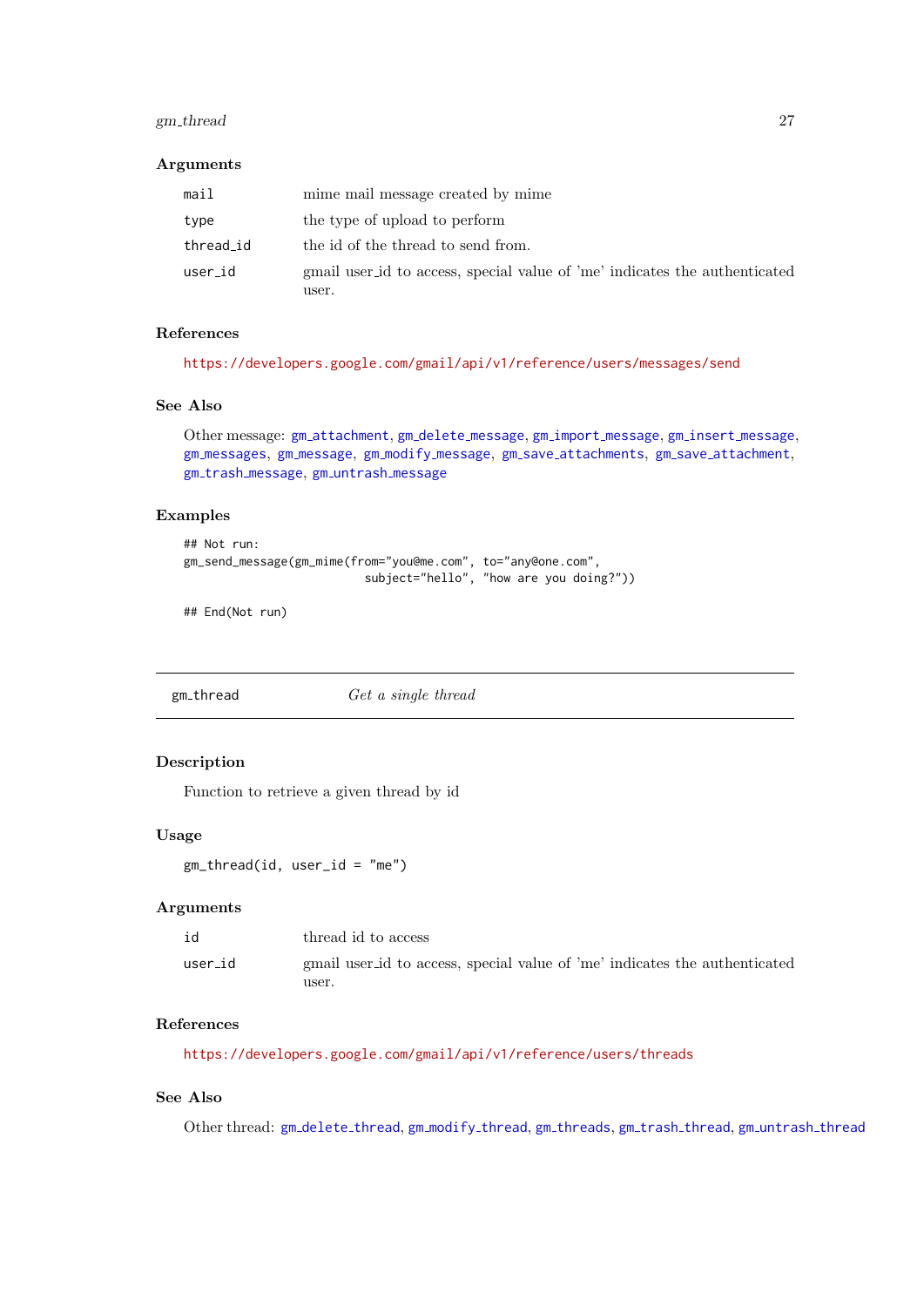# Examples

```
## Not run:
my_thread = gm_thread(12345)
```
## End(Not run)

<span id="page-27-1"></span>gm threads Get a list of threads

# Description

Get a list of threads possibly matching a given query string.

## Usage

```
gm_threads(search = NULL, num_results = NULL, page_token = NULL,
 label_ids = NULL, include_spam_trash = NULL, user_id = "me")
```
## Arguments

| search             | query to use, same format as gmail search box.                                      |  |
|--------------------|-------------------------------------------------------------------------------------|--|
| num_results        | the number of results to return.                                                    |  |
| page_token         | retrieve a specific page of results                                                 |  |
| label_ids          | restrict search to given labels                                                     |  |
| include_spam_trash |                                                                                     |  |
|                    | boolean whether to include the spam and trash folders in the search                 |  |
| user_id            | gmail user id to access, special value of 'me' indicates the authenticated<br>user. |  |

## References

<https://developers.google.com/gmail/api/v1/reference/users/threads/list>

## See Also

Other thread: gm\_[delete](#page-9-2)\_thread, gm\_[modify](#page-20-1)\_[thread](#page-29-2), gm\_thread, gm\_trash\_thread, gm\_[untrash](#page-31-2)\_thread

# Examples

```
## Not run:
my_threads = gm_threads()
first_10_threads = gm_threads(10)
## End(Not run)
```
<span id="page-27-0"></span>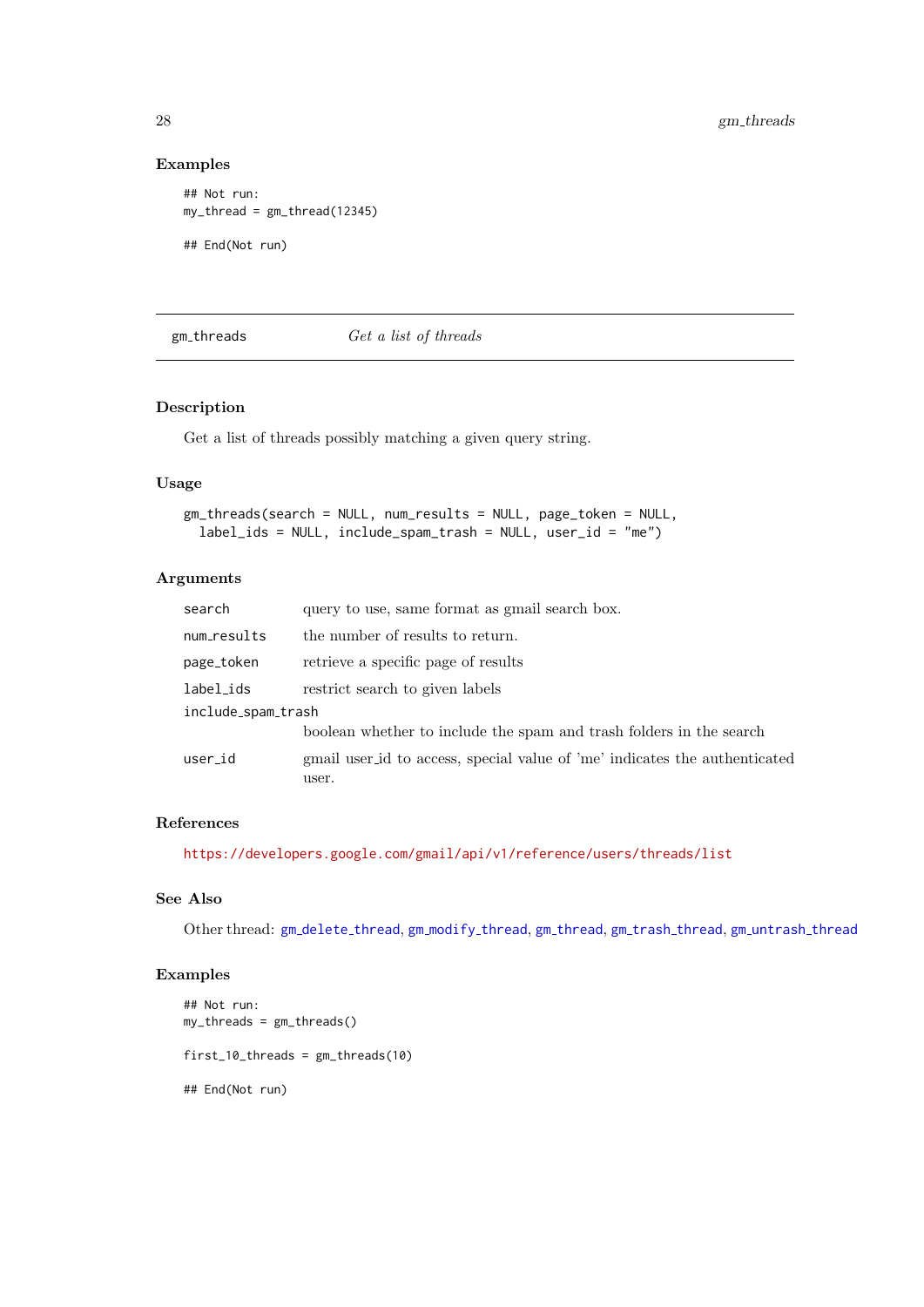<span id="page-28-0"></span>

Methods to get values from message or drafts

# Usage

```
gm\_to(x, \ldots)gm_from(x, \ldots)gm\_cc(x, \ldots)gm\_bcc(x, \ldots)gm\_date(x, ...)gm_subject(x, ...)
```
### Arguments

| X        | the object from which to get or set the field |
|----------|-----------------------------------------------|
| $\cdots$ | other parameters passed to methods            |

| gm_token | Produce configured token |
|----------|--------------------------|
|----------|--------------------------|

## Description

For internal use or for those programming around the Gmail API. Returns a token preprocessed with [httr::config\(\)](#page-0-0). Most users do not need to handle tokens "by hand" or, even if they need some control,  $gm_auth()$  $gm_auth()$  is what they need. If there is no current token, gm [auth\(\)](#page-23-1) is called to either load from cache or initiate OAuth2.0 flow. If auth has been deactivated via gm\_[deauth\(\)](#page-7-1), gm\_token() returns NULL.

# Usage

gm\_token()

#### Value

A request object (an S3 class provided by [httr\)](#page-0-0).

## Examples

## Not run: gm\_token()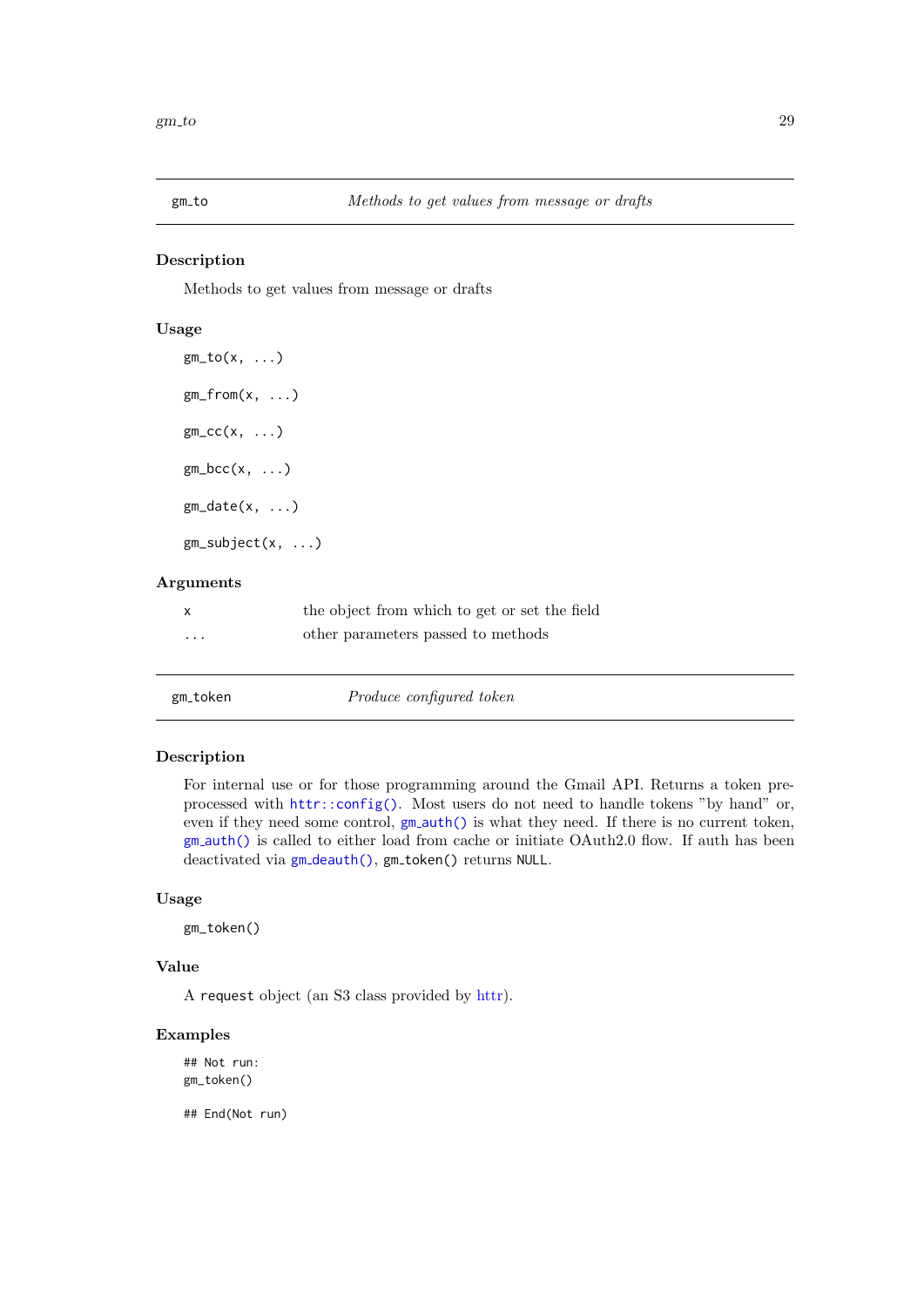<span id="page-29-1"></span><span id="page-29-0"></span>gm\_trash\_message Send a single message to the trash

## Description

Function to trash a given message by id. This can be undone by  $gm\_untrash_m essage()$ .

## Usage

```
gm_trash_message(id, user_id = "me")
```
#### Arguments

|         | message id to access                                                       |
|---------|----------------------------------------------------------------------------|
| user_id | gmail user id to access, special value of 'me' indicates the authenticated |
|         | user.                                                                      |

## References

<https://developers.google.com/gmail/api/v1/reference/users/messages/trash>

# See Also

Other message: gm\_[attachment](#page-2-1), gm\_delete\_[message](#page-14-1), gm\_import\_message, gm\_insert\_message, gm [messages](#page-17-1), gm [message](#page-16-1), gm modify [message](#page-19-1), gm save [attachments](#page-22-1), gm save [attachment](#page-21-1), gm send [message](#page-25-1), gm [untrash](#page-30-1) message

# Examples

```
## Not run:
gm_trash_message('12345')
```
## End(Not run)

<span id="page-29-2"></span>gm\_trash\_thread Send a single thread to the trash

## Description

Function to trash a given thread by id. This can be undone by  $gm\_untrash\_thread()$  $gm\_untrash\_thread()$ .

# Usage

```
gm_trash_thread(id, user_id = "me")
```

| user_id<br>user. | id | thread id to access                                                        |
|------------------|----|----------------------------------------------------------------------------|
|                  |    | gmail user id to access, special value of 'me' indicates the authenticated |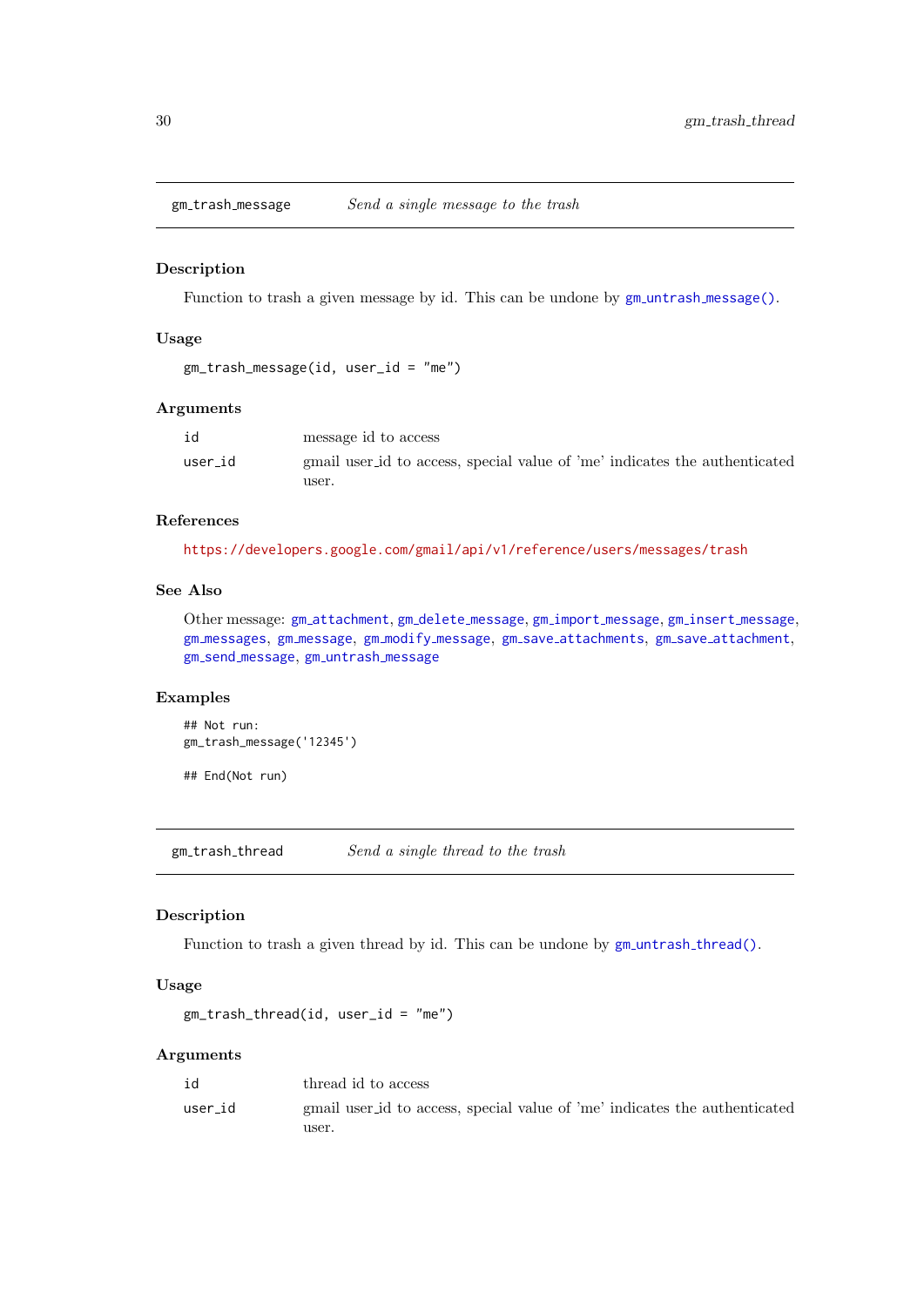## <span id="page-30-0"></span>References

<https://developers.google.com/gmail/api/v1/reference/users/threads/trash>

## See Also

Other thread: gm\_[delete](#page-9-2)\_thread, gm\_[modify](#page-20-1)\_thread, gm\_[threads](#page-27-1), gm\_[thread](#page-26-1), gm\_[untrash](#page-31-2)\_thread

## Examples

```
## Not run:
trash_thread(12345)
```
## End(Not run)

<span id="page-30-1"></span>gm untrash message Remove a single message from the trash

## Description

Function to trash a given message by id. This can be undone by  $gm\_untrash_m essage()$ .

## Usage

```
gm_untrash_message(id, user_id = "me")
```
# Arguments

| id      | message id to access                                                       |
|---------|----------------------------------------------------------------------------|
| user_id | gmail user id to access, special value of 'me' indicates the authenticated |
|         | user.                                                                      |

# References

<https://developers.google.com/gmail/api/v1/reference/users/messages/trash>

# See Also

Other message: gm\_[attachment](#page-2-1), gm\_delete\_[message](#page-14-1), gm\_import\_message, gm\_insert\_message, gm [messages](#page-17-1), gm [message](#page-16-1), gm modify [message](#page-19-1), gm save [attachments](#page-22-1), gm save [attachment](#page-21-1), gm send [message](#page-25-1), gm trash [message](#page-29-1)

# Examples

```
## Not run:
gm_untrash_message('12345')
```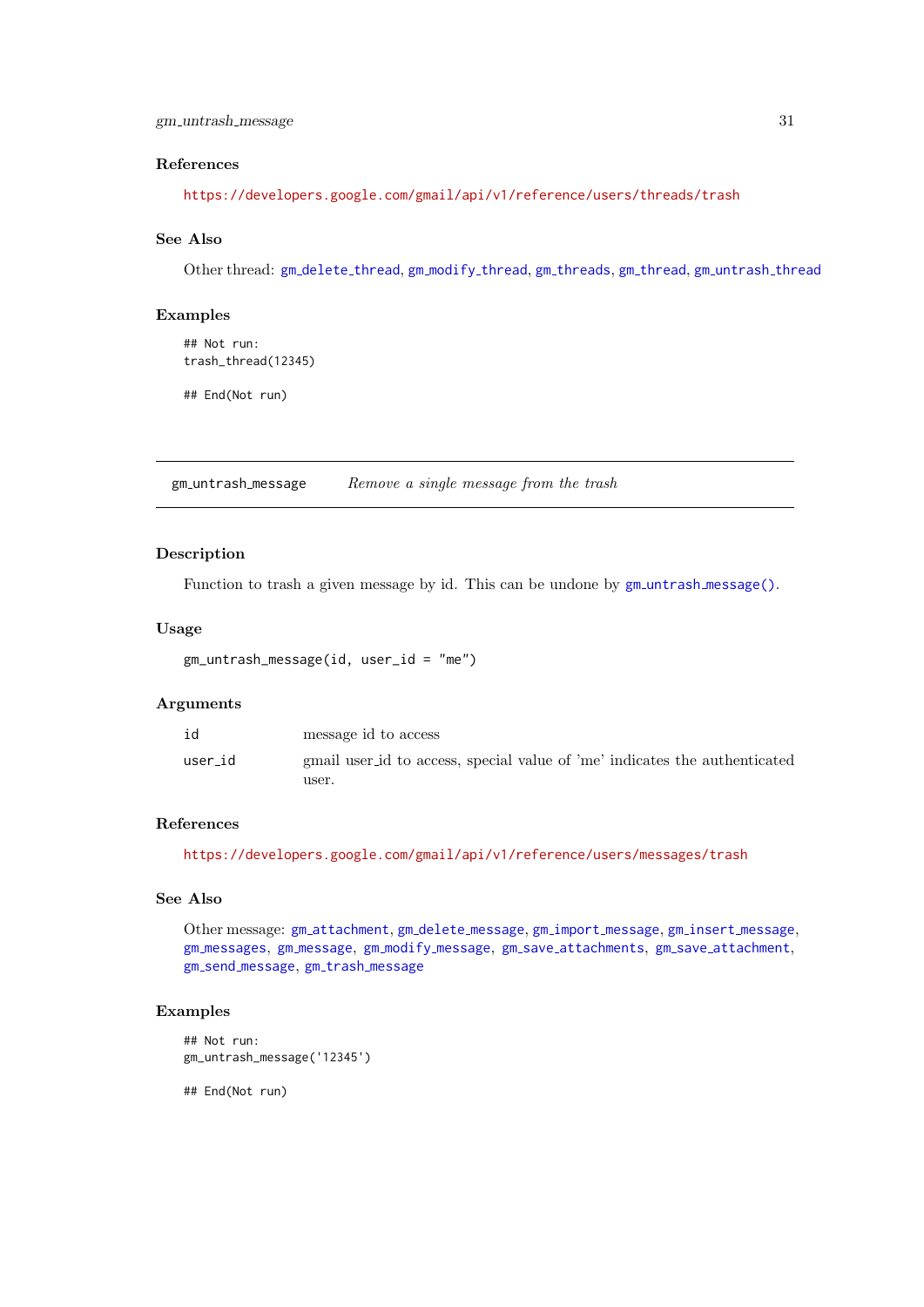<span id="page-31-2"></span><span id="page-31-0"></span>gm\_untrash\_thread Remove a single thread from the trash.

# Description

Function to untrash a given thread by id. This can reverse the results of a previous trash\_[thread\(\)](#page-0-0).

#### Usage

gm\_untrash\_thread(id, user\_id = "me")

## Arguments

| id      | thread id to access                                                        |
|---------|----------------------------------------------------------------------------|
| user_id | gmail user id to access, special value of 'me' indicates the authenticated |
|         | user.                                                                      |

## References

<https://developers.google.com/gmail/api/v1/reference/users/threads/untrash>

## See Also

Other thread: gm\_[delete](#page-9-2)\_thread, gm\_[modify](#page-20-1)\_thread, gm\_[threads](#page-27-1), gm\_[thread](#page-29-2), gm\_trash\_thread

## Examples

```
## Not run:
untrash_thread(12345)
```
## End(Not run)

<span id="page-31-1"></span>gm\_update\_label Update a existing label.

# Description

Get a specific label by id and user id. update label patch is identical to update label but the latter uses [HTTP PATCH](http://tools.ietf.org/html/rfc5789) to allow partial update.

# Usage

```
gm_update_label(id, label, user_id = "me")
gm_update_label_patch(id, label, user_id = "me")
```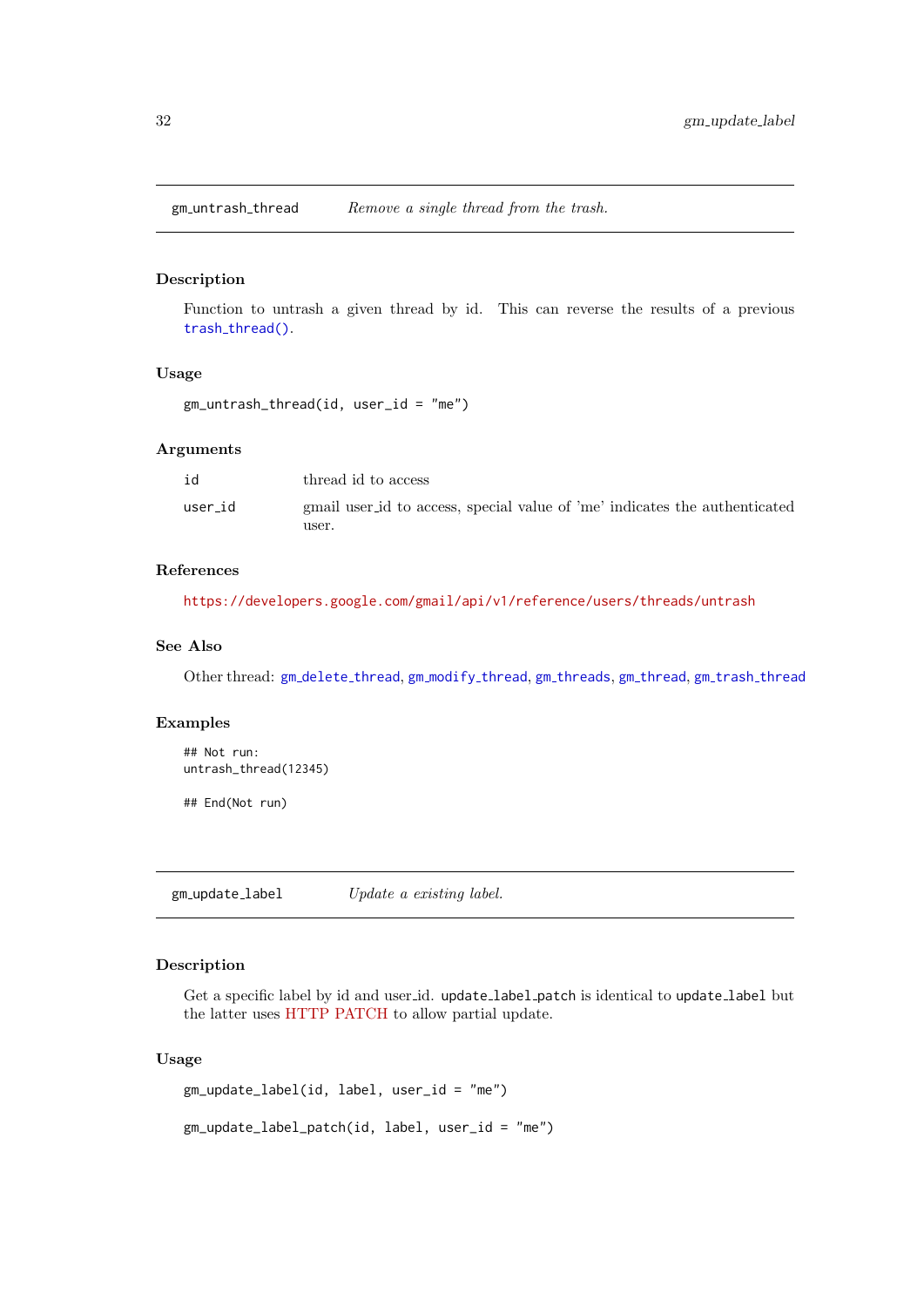## <span id="page-32-0"></span>Arguments

| id      | label id to update                                                         |
|---------|----------------------------------------------------------------------------|
| label   | the label fields to update                                                 |
| user_id | gmail user id to access, special value of 'me' indicates the authenticated |
|         | user.                                                                      |

# References

```
https://developers.google.com/gmail/api/v1/reference/users/labels/update
https://developers.google.com/gmail/api/v1/reference/users/labels/patch
```
## See Also

Other label: gm\_[create](#page-6-1)\_label, gm\_[delete](#page-8-1)\_label, gm\_[labels](#page-15-1), gm\_[label](#page-15-2) Other label: gm\_[create](#page-6-1)\_label, gm\_[delete](#page-8-1)\_label, gm\_[labels](#page-15-1), gm\_[label](#page-15-2)

#### quoted printable encode

Encode text using quoted printable

## Description

Does no do any line wrapping of the output to 76 characters Implementation derived from the perl MIME::QuotedPrint

# Usage

```
quoted_printable_encode(data)
```
## Arguments

data data to encode

# References

http://search.cpan.org/∼[gaas/MIME-Base64-3.14/QuotedPrint.pm](http://search.cpan.org/~gaas/MIME-Base64-3.14/QuotedPrint.pm)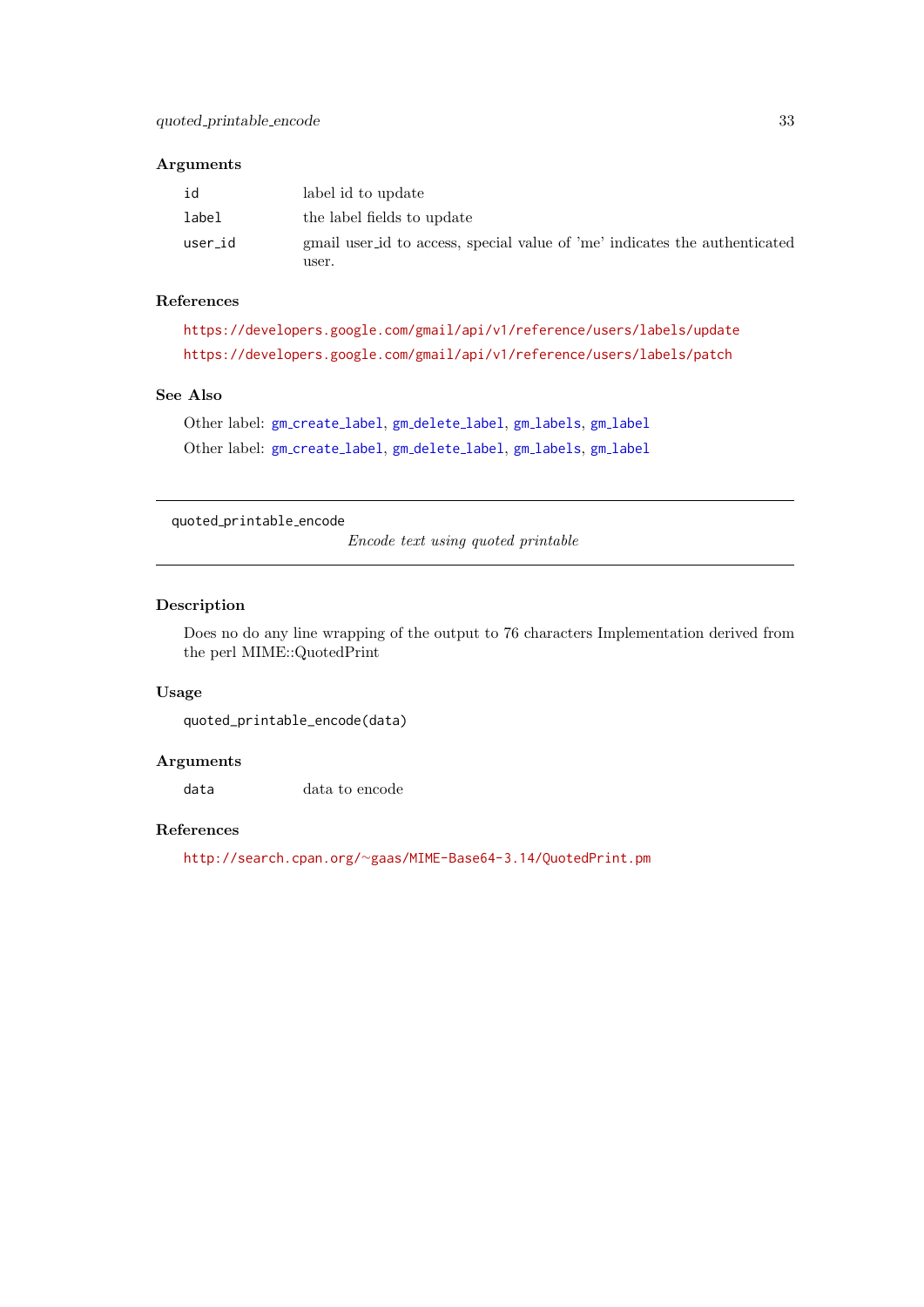# <span id="page-33-0"></span>**Index**

```
as.character.mime, 3
gargle::AuthState, 5
gargle:gargle_0auth_cache(), 25gargle::gargle_oauth_email(), 24gargle::gargle oob default(), 25
gargle::token fetch(), 824,25gm_-attach-file (gm_-mime), 19gm_-attach part (gm_19
gm attachment, 3, 10, 14, 15, 17, 18, 20,
        23, 27, 30, 31
gm attachment(), 22
gm attachments, 4
gm_auth (gm_scopes), 24gm_{}={}_{\text{auth(}}5829
gm_auth_configure, 5,825gm_-auth_configure(), 25gm bcc 29gm\_bcc. mime (gm\_mime), 196gm_cc (gm_to)29
gm\_cc.mime (gm\_mime), 19gm create draft, 7
gm_create_label, 7,91633gm\_date (gm\_to), 29gm_deauth, 58,25gm_deauth(), 29gm delete draft, 8, 11, 12, 26
gm delete label, 8, 9, 16, 33
gm delete message, 4, 10, 14, 15, 17, 18,
        20, 23, 27, 30, 31
gm delete thread, 10, 21, 27, 28, 31, 32
gm draft, 9, 11, 12, 26
gm drafts, 9, 11, 12, 26
29gm\_from.mime (gm_mime), 1912
gm history, 13
gm_-html_body (gm_-19
1341014,1517,18,
        20, 23, 27, 30, 31
gm insert message, 4, 10, 14, 15, 17, 18,
        20, 23, 27, 30, 31
```
gm label, [8,](#page-7-0) [9](#page-8-0), [16](#page-15-0), [16,](#page-15-0) [33](#page-32-0) gm\_labels,  $8, 9, 16, 16, 33$  $8, 9, 16, 16, 33$  $8, 9, 16, 16, 33$  $8, 9, 16, 16, 33$  $8, 9, 16, 16, 33$  $8, 9, 16, 16, 33$  $8, 9, 16, 16, 33$  $8, 9, 16, 16, 33$  $8, 9, 16, 16, 33$ gm\_last\_response, [17](#page-16-0) gm\_message, [4](#page-3-0), [10](#page-9-0), [14,](#page-13-0) [15](#page-14-0), [17,](#page-16-0) [18](#page-17-0), [20](#page-19-0), [23](#page-22-0), [27](#page-26-0), [30,](#page-29-0) [31](#page-30-0) gm\_messages, [4](#page-3-0), [10](#page-9-0), [14,](#page-13-0) [15](#page-14-0), [17](#page-16-0), [18,](#page-17-0) [20](#page-19-0), [23](#page-22-0), [27](#page-26-0), [30,](#page-29-0) [31](#page-30-0)  $gm\_mime, 19$  $gm\_mime, 19$ gm modify message, [4](#page-3-0), [10](#page-9-0), [14,](#page-13-0) [15](#page-14-0), [17,](#page-16-0) [18](#page-17-0), [20,](#page-19-0) [23](#page-22-0), [27](#page-26-0), [30,](#page-29-0) [31](#page-30-0) gm\_modify\_thread, [11](#page-10-0), [21,](#page-20-0) [27,](#page-26-0) [28](#page-27-0), [31,](#page-30-0) [32](#page-31-0)  $gm$ -oauth app ( $gm$ -auth configure),  $5$ gm profile, [22](#page-21-0) gm\_save\_attachment,  $4, 10, 14, 15, 17, 18,$  $4, 10, 14, 15, 17, 18,$  $4, 10, 14, 15, 17, 18,$  $4, 10, 14, 15, 17, 18,$  $4, 10, 14, 15, 17, 18,$  $4, 10, 14, 15, 17, 18,$  $4, 10, 14, 15, 17, 18,$  $4, 10, 14, 15, 17, 18,$  $4, 10, 14, 15, 17, 18,$  $4, 10, 14, 15, 17, 18,$  $4, 10, 14, 15, 17, 18,$  $4, 10, 14, 15, 17, 18,$ [20](#page-19-0), [22,](#page-21-0) [23](#page-22-0), [27](#page-26-0), [30,](#page-29-0) [31](#page-30-0) gm\_save\_attachments,  $4, 10, 14, 15, 17, 18$  $4, 10, 14, 15, 17, 18$  $4, 10, 14, 15, 17, 18$  $4, 10, 14, 15, 17, 18$  $4, 10, 14, 15, 17, 18$  $4, 10, 14, 15, 17, 18$  $4, 10, 14, 15, 17, 18$  $4, 10, 14, 15, 17, 18$  $4, 10, 14, 15, 17, 18$  $4, 10, 14, 15, 17, 18$  $4, 10, 14, 15, 17, 18$ , [20](#page-19-0), [23](#page-22-0), [23,](#page-22-0) [27](#page-26-0), [30,](#page-29-0) [31](#page-30-0) gm\_save\_attachments(),  $3, 22$  $3, 22$  $3, 22$ gm\_scopes,  $5, 8, 24$  $5, 8, 24$  $5, 8, 24$  $5, 8, 24$  $5, 8, 24$ gm send draft, [9](#page-8-0), [11,](#page-10-0) [12](#page-11-0), [26](#page-25-0) gm\_send\_message,  $\lambda$ ,  $10$ ,  $1\lambda$ ,  $15$ ,  $17$ ,  $18$ ,  $20$ , [23](#page-22-0), [26,](#page-25-0) [30,](#page-29-0) [31](#page-30-0)  $gm\_subject$  ( $gm\_to$ ),  $29$  $gm\_subject.mime$  ( $gm\_mime$ ),  $19$  $gm\_text\_body$  ( $gm\_mime$ ),  $19$ gm\_thread, [11](#page-10-0), [21](#page-20-0), [27,](#page-26-0) [28](#page-27-0), [31,](#page-30-0) [32](#page-31-0) gm\_threads, [11](#page-10-0), [21](#page-20-0), [27](#page-26-0), [28,](#page-27-0) [31,](#page-30-0) [32](#page-31-0)  $gm\_to, 29$  $gm\_to, 29$  $gm\_to.\text{mine (gm\_mime), }19$  $gm\_to.\text{mine (gm\_mime), }19$ gm\_token, [29](#page-28-0) gm\_trash\_message, [4](#page-3-0), [10](#page-9-0), [14,](#page-13-0) [15](#page-14-0), [17,](#page-16-0) [18](#page-17-0), [20](#page-19-0), [23](#page-22-0), [27](#page-26-0), [30,](#page-29-0) [31](#page-30-0) gm\_trash\_thread, [11](#page-10-0), [21](#page-20-0), [27,](#page-26-0) [28](#page-27-0), [30,](#page-29-0) [32](#page-31-0) gm untrash message, [4](#page-3-0), [10](#page-9-0), [14,](#page-13-0) [15](#page-14-0), [17,](#page-16-0) [18](#page-17-0), [20](#page-19-0), [23](#page-22-0), [27](#page-26-0), [30](#page-29-0), [31](#page-30-0) gm\_untrash\_message(),  $30, 31$  $30, 31$  $30, 31$ gm\_untrash\_thread, [11](#page-10-0), [21](#page-20-0), [27,](#page-26-0) [28](#page-27-0), [31](#page-30-0), [32](#page-31-0)  $gm\_untrash\_thread()$ , [30](#page-29-0) gm update label, [8,](#page-7-0) [9](#page-8-0), [16](#page-15-0), [32](#page-31-0) gm\_update\_label\_patch ( gm\_update\_label), [32](#page-31-0) gmailr, [3](#page-2-0) gmailr-package ( gmailr), [3](#page-2-0)